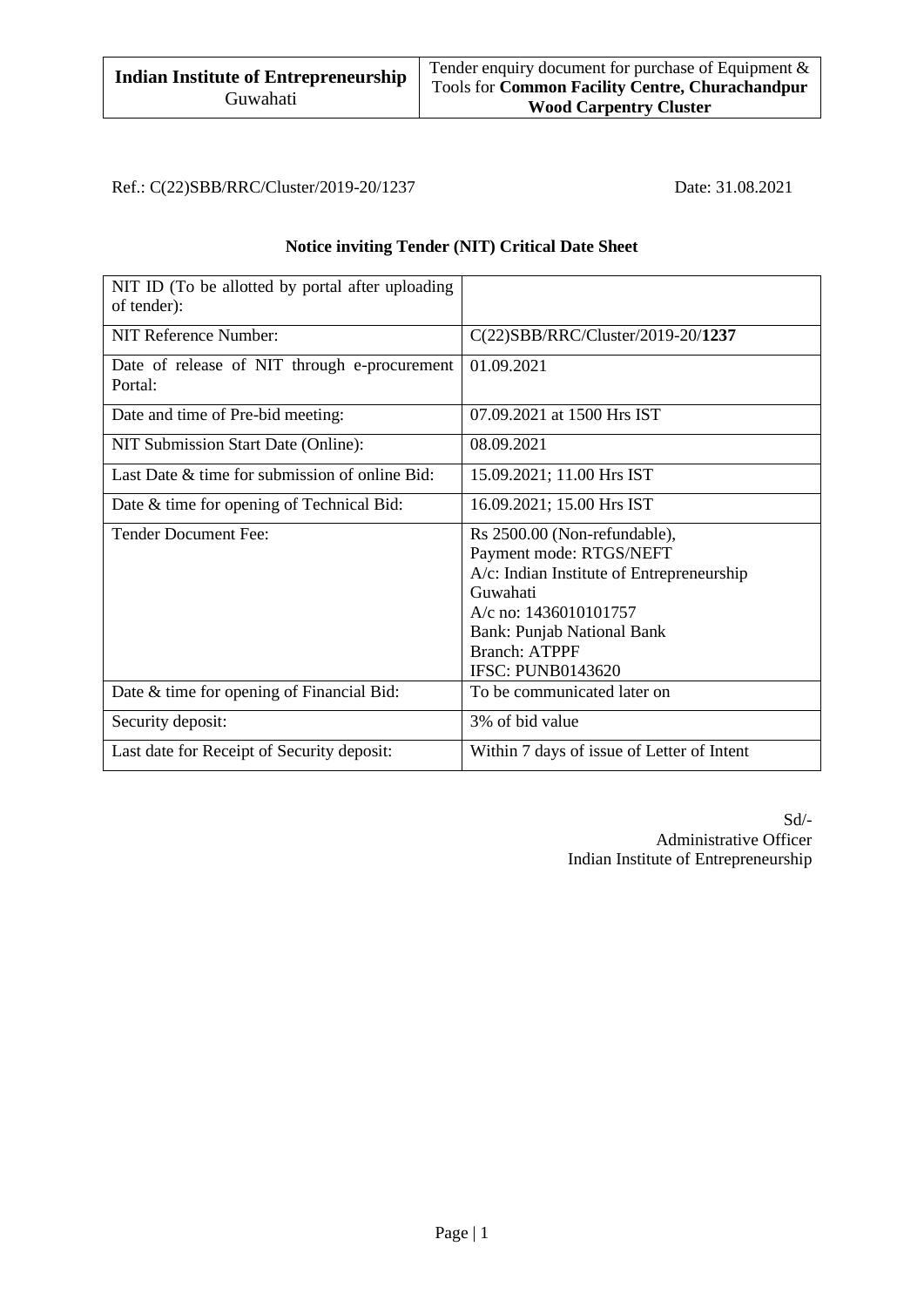

#### **NOTICE INVITING TENDER (NIT)**

Ref.: C(22)SBB/RRC/Cluster/2019-20/ Date: 31.08.2021

The Indian Institute of Entrepreneurship, Guwahati invites sealed quotations in Single Bid System from eligible and qualified in India, for the following proposal:

| NIT No. |                                                                                                                                                                             | Description |  |  |
|---------|-----------------------------------------------------------------------------------------------------------------------------------------------------------------------------|-------------|--|--|
|         | Supply of various equipment and tools including commissioning at Common<br>Facility Centre, Churachandpur Wood Carpentry Cluster, District<br><b>Churachandpur, Manipur</b> |             |  |  |

Date and Time for publishing, Downloading, Last Date of online submission of Tender with other documents and other detailed terms & conditions of NIT are available on website: **[www.iie.gov.in](http://www.iie.gov.in/)** and Central Public Procurement Portal https: **eprocure.gov.in**. Further, prospective bidders are requested to keep watching website **[www.iie.gov.in](http://www.iie.gov.in/)** regularly for any subsequent information/ corrigendum to the advertisement. There will be no separate advertisement for the same.

> Sd/- Administrative Officer Indian Institute of Entrepreneurship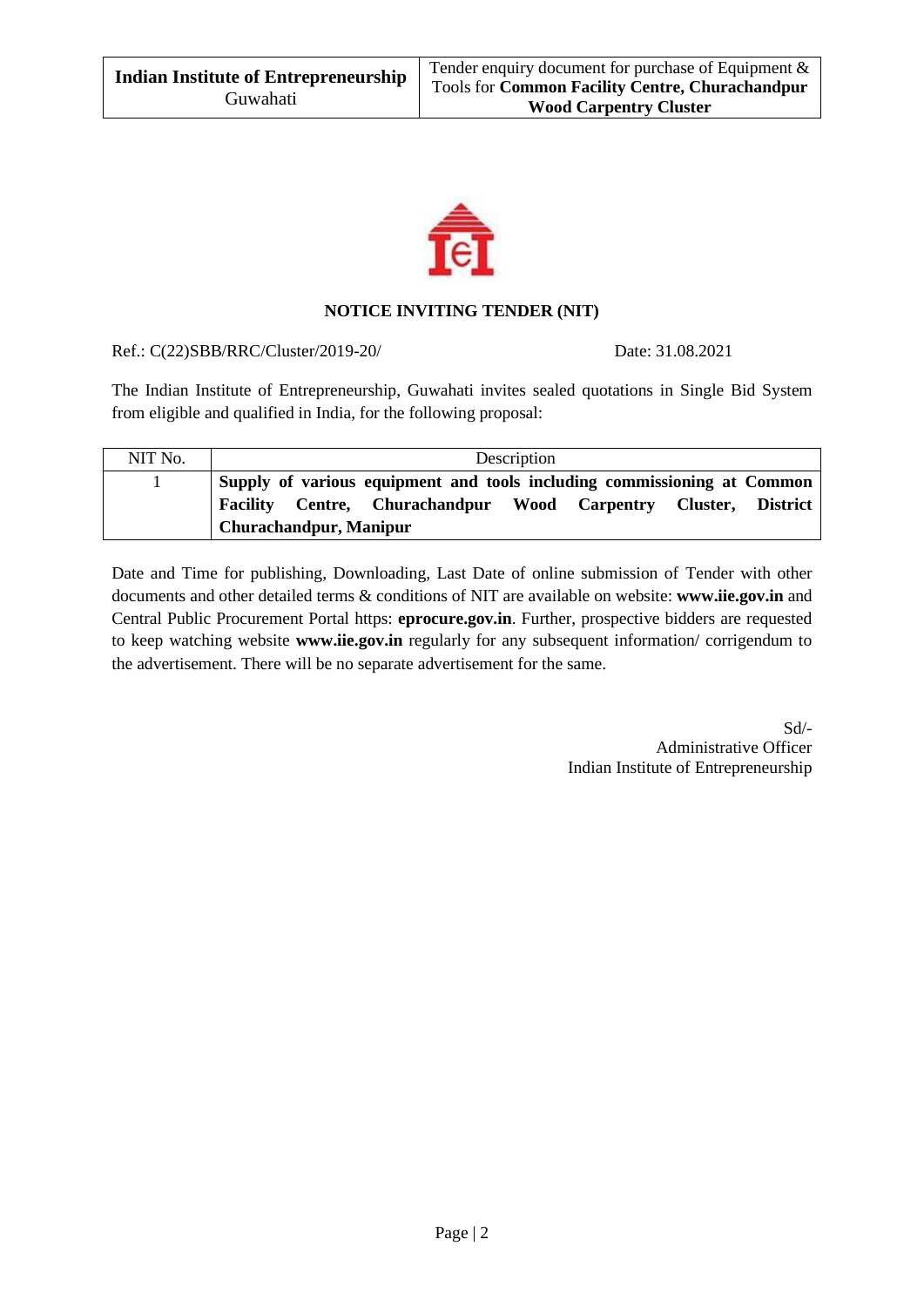

**Indian Institute of Entrepreneurship** Basistha Chariali, N.H-37 Bypass, Near Game Village, Lalmati, Guwahati -781029, Assam

Ref.: C(22)SBB/RRC/Cluster/2019-20/1237 Date: 31.08.2021

# Sub: **Invitation of e-Tender for the supply and commissioning of equipment and Tools for Common Facility Centre, Churachandpur Wood Carpentry Cluster, District Churachandpur, Manipur**

Tenders in **Two Bid system** are invited from manufacturers/authorized dealers/distributors for the supply of equipment & Tools and commissioning for Common Facility Centre, Churachandpur Wood Carpentry Cluster, District Churachandpur, Manipur. Detailed information regarding the items, application/tender forms, EMD details, specifications, terms and conditions can be downloaded from the following websites:

#### **a) [www.iie.gov.in](http://www.iie.gov.in/)**

b) Government of India e- procurement portal **https://etenders.gov.in/eprocure/app**

The interested bidders shall submit their tender(s) through online mode at the e- procurement portal **https://etenders.gov.in/eprocure/app**

All the bidders are requested to participate in the tenders online through the website **<https://etenders.gov.in/eprocure/app>**.

#### **There is no need of submitting the hard copy of the bid.**

Further, prospective bidders are requested to keep watching website **www.iie.gov.in** regularly for any subsequent information/ corrigendum to the advertisement. There will be no separate advertisement for the same.

The undersigned reserves the right to accept or reject any or all the bids without assigning any reason at any stage.

> Sd/- Administrative Officer Indian Institute of Entrepreneurship

Copy for necessary information and action to: -

- 1. The Director, IIE for kind information and approval
- 2. Purchase Committee members of Churachandpur Wood Carpentry Cluster

Sd/- Administrative Officer Indian Institute of Entrepreneurship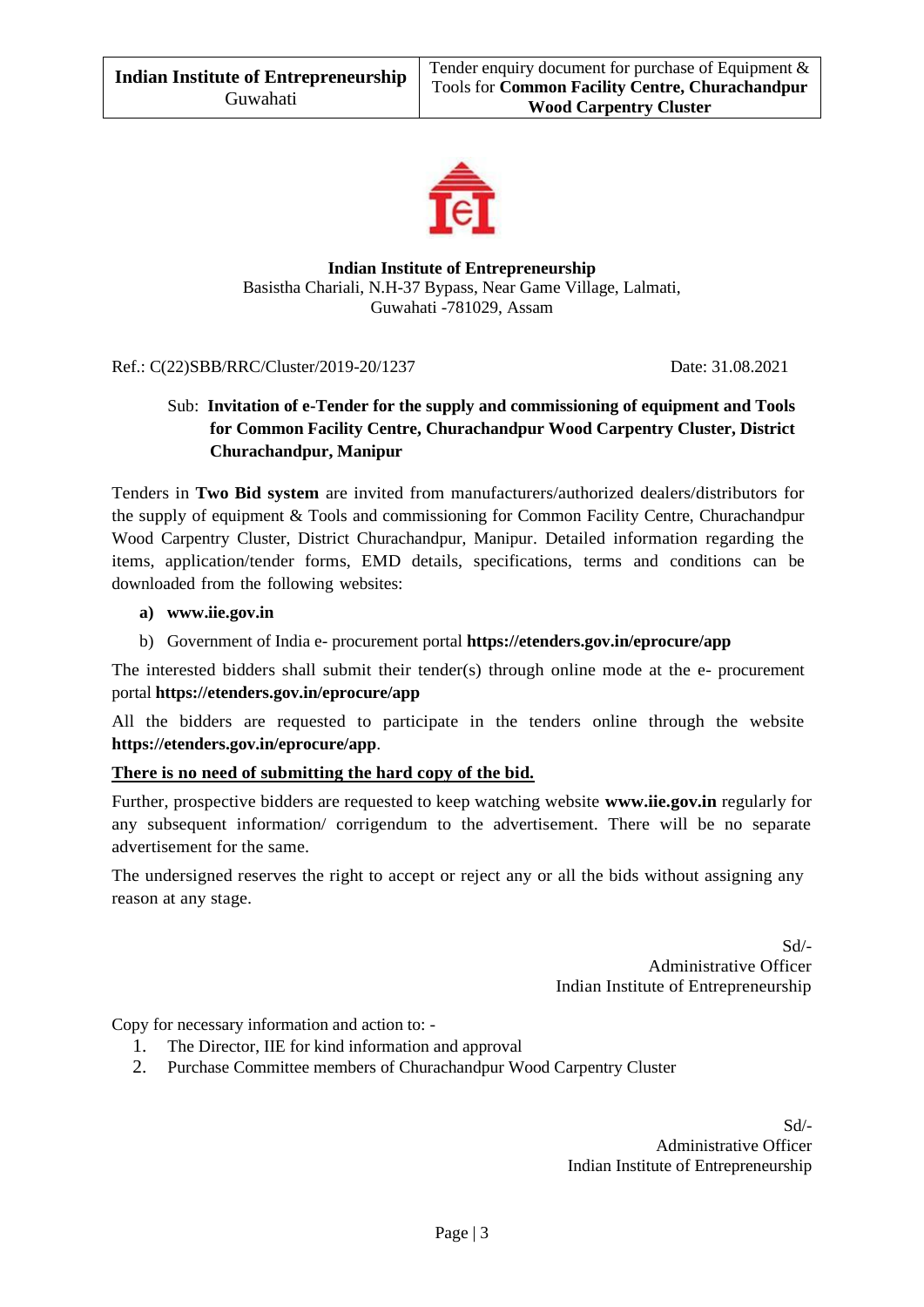Ref.: C(22)SBB/RRC/Cluster/2019-20/1237 Date: 31.08.2021

## **Subject: Notice Inviting Tender (NIT) for supply and commissioning of equipment & Tools for Common Facility Centre, Churachandpur Wood Carpentry Cluster, District Churachandpur, Manipur**

| NIT ID (To be allotted by portal after uploading of<br>tender): |                                                                                                                                                                                                                          |
|-----------------------------------------------------------------|--------------------------------------------------------------------------------------------------------------------------------------------------------------------------------------------------------------------------|
| NIT Reference Number:                                           | C(22)SBB/RRC/Cluster/2019-20/1237                                                                                                                                                                                        |
| Date of release of NIT through e-procurement Portal:            | 01.09.2021                                                                                                                                                                                                               |
| Date and time of Pre-bid meeting:                               | 07.09.2021 at 1500 Hrs IST                                                                                                                                                                                               |
| NIT Submission Start Date (Online):                             | 08.09.2021                                                                                                                                                                                                               |
| Last Date & time for submission of online Bid:                  | 15.09.2021; 11.00 Hrs IST                                                                                                                                                                                                |
| Date & time for opening of Technical Bid:                       | 16.09.2021; 15.00 Hrs IST                                                                                                                                                                                                |
| <b>Tender Document Fee:</b>                                     | Rs 2500.00 (Non-refundable),<br>Payment mode: RTGS/NEFT<br>A/c: Indian Institute of Entrepreneurship Guwahati<br>A/c no: 1436010101757<br>Bank: Punjab National Bank<br><b>Branch: ATPPF</b><br><b>IFSC: PUNB0143620</b> |
| Date & time for opening of Financial Bid:                       | To be communicated later on                                                                                                                                                                                              |
| Security deposit:                                               | 3% of bid value                                                                                                                                                                                                          |
| Last date for Receipt of Security deposit:                      | Within 7 days of issue of Letter of Intent                                                                                                                                                                               |

# **Critical Date Sheet**

#### **1. Introduction**

- 1.1. The Common Facility Centre of This cluster is located in Churachandpur town, the district headquarter of Churachandpur district, Manipur. This cluster has road connectivity with other northeastern states of India as well as neighboring countries like Myanmar. Distance of Churachandpur from major cities are: (a) Imphal: 53 km, (b) Guwahati: 280 km, (c) Dimapur: 270 km, (d) Aizawl: 380 km.
- 1.2. The Common Facility Centre for the Cluster has been created under MSE-CDP scheme with the following objectives:
	- 1.2.1. Continuous Technological up gradation compatible to ever changing customer requirement
	- 1.2.2. Setting up a modern Common Facility Centre with all state-of-the art equipment
	- 1.2.3. Optimal and effective use of the CFC
	- 1.2.4. Continual growth of the CFC and the cluster
	- 1.2.5. To convert the cluster into the best and largest Furniture Hub of North East India to yield highest level of customer satisfaction.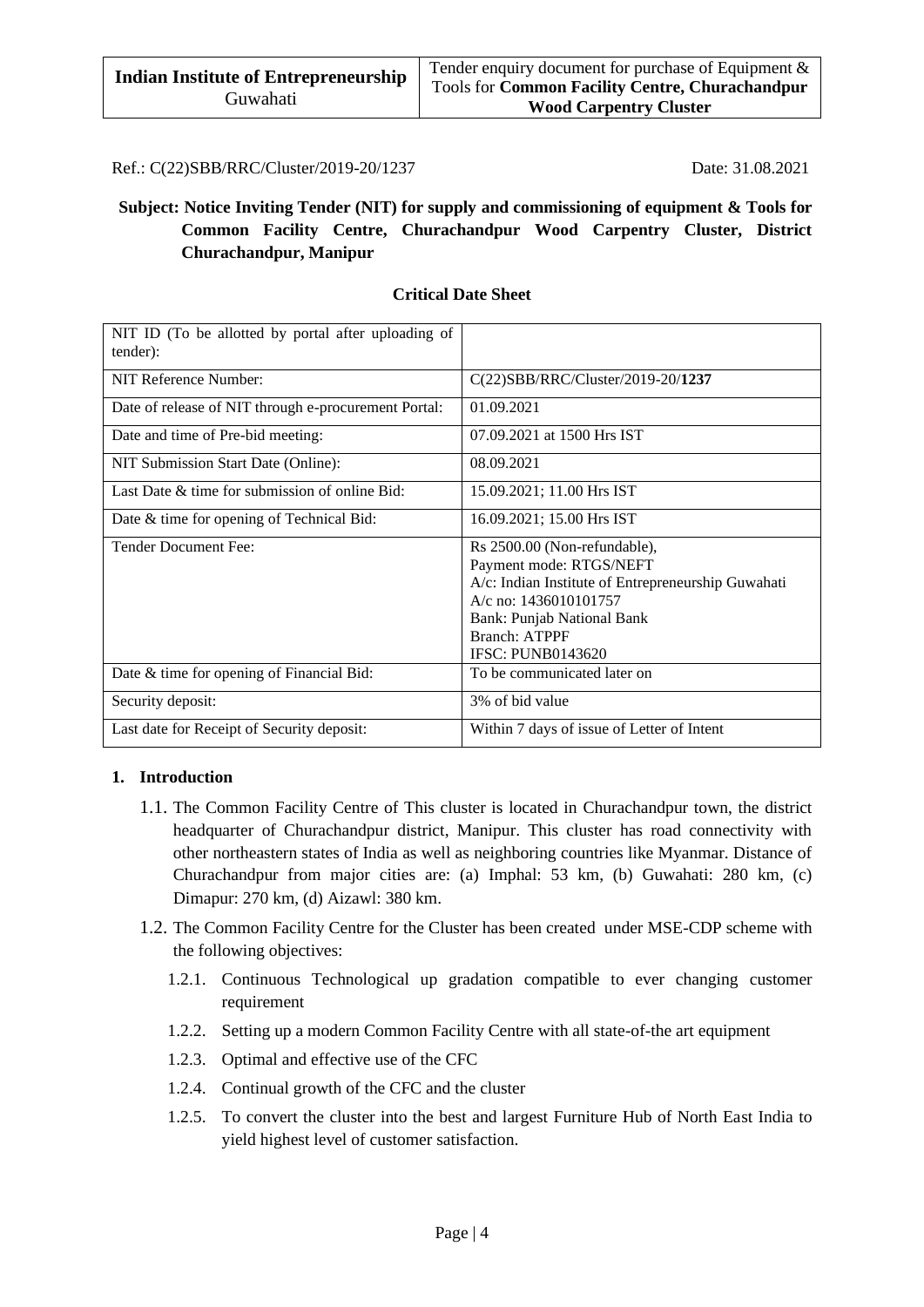- 1.3. The office of DC-MSME, Ministry of Micro, Small and Medium Enterprises, Government of India has approved a Grant to the **Indian Institute of Entrepreneurship (IIE)** Guwahati under MSE-CDP scheme in order to set up the **Common Facility Centre**.
- 1.4. IIE is implementing the project of setting up the Common Facility Centre through **M/s Churachandpur Area Carpenters Association (CACA)**, Special Purpose Vehicle (SPV) registered under the Societies Act.
- 1.5. Indian Institute of Entrepreneurship (IIE) is an autonomous organization under the Ministry of Skill Development & Entrepreneurship, Government of India. Its Head Office is located Basistha Chariali, N.H-37 Bypass, Near Game Village, Lalmati, Guwahati 781029, Assam. More details about IIE can be obtained from the organisation's website **[www.iie.gov.in.](http://www.iie.gov.in/)**
- 1.6. Indian Institute of Entrepreneurship (IIE) invites Quotations from Manufacturers/Authorised Dealers/Contractors/Suppliers for supply/installation and commissioning of various equipment & equipment/utility services etc. leading to functioning of the Common Facility Centre. The details of requirements are provided under Scope of Work.

#### **2. Scope of work**

2.1. The broad scope of work is described in the following Table.

#### **Table: Supply and commissioning of equipment and tools to Common Facility Centre of Churachandpur Carpentry Cluster**

| Sl. No. | <b>Item Description</b>                                      | <b>Item Code</b> | Quantity | <b>Units</b> |
|---------|--------------------------------------------------------------|------------------|----------|--------------|
|         | <b>Basic equipment</b>                                       | 100              |          |              |
| 1.01    | SCM MINIMAX Band Saw S400 P (Non CE)                         | 100.01           | 2.000    | <b>Nos</b>   |
| 1.02    | SCM Band Saw S 45 N (CE)                                     | 100.02           | 2.000    | <b>Nos</b>   |
| 1.03    | Altendorf table panel saw with Tilt                          | 100.03           | 1.000    | <b>Nos</b>   |
| 1.04    | <b>SCM Cut-off Saw</b>                                       | 100.04           | 1.000    | <b>Nos</b>   |
| 1.05    | SCM, Spindle Moulder With Tilting Spindle & LL<br>Version    | 100.05           | 1.000    | <b>Nos</b>   |
| 1.06    | <b>SCM</b> Feeder                                            | 100.06           | 1.000    | <b>Nos</b>   |
| 1.07    | CMS Balestrini, Automatic TWIN TABLE ROUND-                  |                  | 1.000    | <b>Nos</b>   |
|         | <b>END TENONER</b>                                           | 100.07           |          |              |
| 1.08    | CMS Balestrini, Automatic Twin Table Slot Mortiser           |                  | 1.000    | <b>Nos</b>   |
|         | <b>MICRON</b>                                                | 100.08           |          |              |
| 1.09    | <b>SCM SURFACE PLANER</b>                                    | 100.09           | 1.000    | <b>Nos</b>   |
| 1.10    | <b>SCM THICKNESSING PLANER</b>                               | 100.10           | 1.000    | <b>Nos</b>   |
| 1.11    | SCM SANDYA AUTOMATIC WIDE BELT<br><b>SANDER</b>              | 100.11           | 1.000    | <b>Nos</b>   |
| 1.12    | SCM Universal Belt Sanding Centre with Oscillating<br>Belt   | 100.12           | 1.000    | <b>Nos</b>   |
| 1.13    | SCM, Automatic Throughfeed Planer Moulder,<br>PROFISET 40 CE | 100.13           | 1.000    | <b>Nos</b>   |
| 1.14    | Multifunction wood 1 4/4 axis CNC Router                     | 100.14           | 1.000    | <b>Nos</b>   |
| 1.15    | <b>CNC Router</b>                                            | 100.15           | 2.000    | <b>Nos</b>   |
| 1.16    | Finger Jointer- semi Automatic                               | 100.16           | 1.000    | <b>Nos</b>   |
| 1.17    | Festool Domino Joining Machine Domino Df 500 Q-<br>Set       | 100.17           | 1.000    | <b>Nos</b>   |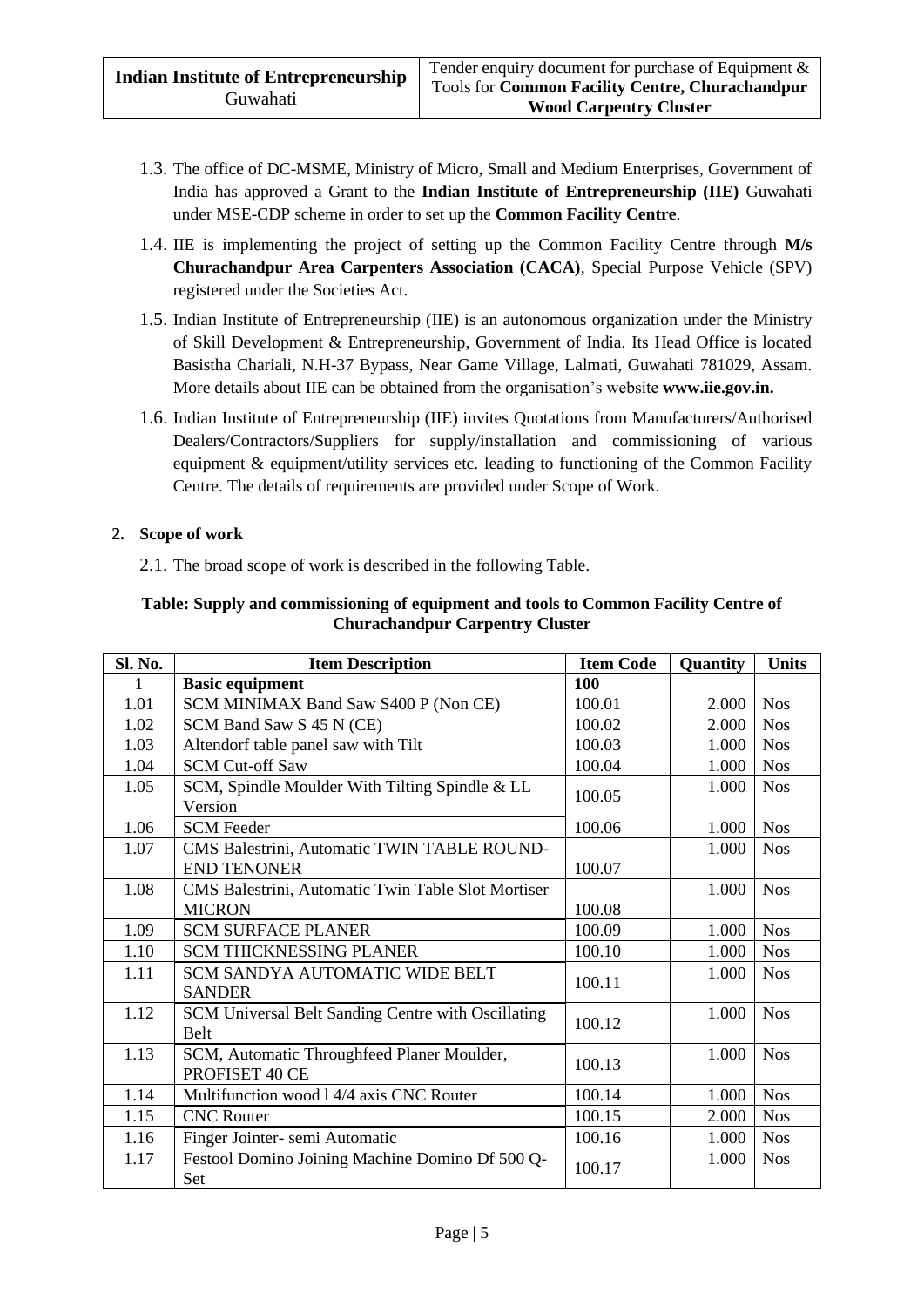| Sl. No.        | <b>Item Description</b>                                             | <b>Item Code</b> | Quantity | <b>Units</b> |
|----------------|---------------------------------------------------------------------|------------------|----------|--------------|
| 1.18           | Festool Domino Joining Machine Df 700 Eq Plus                       | 100.18           | 1.000    | <b>Nos</b>   |
| 1.19           | multi head 4 axis latheEksen                                        | 100.19           | 1.000    | <b>Nos</b>   |
| $\overline{2}$ | <b>Hand Tools</b>                                                   | 200              |          |              |
| 2.01           | Festool Domino Assortment Box Ds                                    | 200.01           | 1.000    | <b>Nos</b>   |
| 2.02           | Festool Beechwood Domino Xl Assortment Ds/Xl                        |                  |          |              |
|                | D12/D14 128X Bu                                                     | 200.02<br>1.000  |          | <b>Nos</b>   |
| 2.03           | Festool Beechwood Domino Xl Assortment Ds/Xl                        | 200.03           | 1.000    | <b>Nos</b>   |
|                | D8/D10 306X Bu                                                      |                  |          |              |
| 2.04           | Festool Planer H1 850 Eb-Plus                                       | 200.04           | 1.000    | <b>Nos</b>   |
| 2.05           | Festool Planer Head Hk 82 Sd                                        | 200.05           | 3.000    | <b>Nos</b>   |
| 2.06           | Festool Dove Tail Kit Vs 600                                        | 200.06           | 1.000    | <b>Nos</b>   |
| 2.07           | Festool Cutt. Template Vs 600 Sz 14                                 | 200.07           | 1.000    | <b>Nos</b>   |
| 2.08           | Festool Cutters Hw S8 D138/135/15°                                  | 200.08           | 1.000    | <b>Nos</b>   |
| 2.09           | Festool Copy Ring Kr-D 17/Of1400/Vs 600                             | 200.09           | 1.000    | <b>Nos</b>   |
| 2.10           | Festool Cutt. Template Vs 600 Szo 20                                | 200.10           | 1.000    | <b>Nos</b>   |
| 2.11           | Festool Dovetail Cutter Hw Vs600 D20X26X8 Z2 Rl                     | 200.11           | 1.000    | <b>Nos</b>   |
| 2.12           | Festool Eccentric Sander Ets Ec 150/3 Eq                            | 200.12           | 3.000    | <b>Nos</b>   |
| 2.13           | Festool Eccentric Sander Ets Ec 150/5 Eq                            | 200.13           | 3.000    | <b>Nos</b>   |
| 2.14           | Festool Suction Hose D 27 22X3 5M As Gq Ct                          | 200.14           | 3.000    | <b>Nos</b>   |
| 2.15           | Festool Workcenter Wcr 1000                                         | 200.15           | 3.000    | <b>Nos</b>   |
| 2.16           | Festool Sliding Compound Mitre Saw Kapex Ks 120                     | 200.16           | 1.000    | <b>Nos</b>   |
| 2.17           | Ug-Set<br>Festool Circular Saw Ts 55 Rebq-Plus-Fs                   | 200.17           | 1.000    | <b>Nos</b>   |
| 2.18           | Festool Multifunction Table Mft/3                                   | 200.18           | 1.000    | <b>Nos</b>   |
| 2.19           | Festool Rotary Sander Ras 180 E                                     | 200.19           | 1.000    | <b>Nos</b>   |
| 2.20           | Festool Orbital Sander Rutscher Rs 200 Eq-Plus                      | 200.20           | 1.000    | <b>Nos</b>   |
| 2.21           | Festool Compressed Air Eccentric Sander Lex 3 77/25                 |                  |          |              |
|                | Set                                                                 | 200.21           | 2.000    | <b>Nos</b>   |
| 2.22           | Festool Oscillator Vecturo Os 400 Eq-Set                            | 200.22           | 1.000    | <b>Nos</b>   |
| 2.23           | Festool Hole Drilling Set Lr 32-Sys                                 | 200.23           | 1.000    | <b>Nos</b>   |
| 2.24           | Festool Routing Template Mfs 400                                    | 200.24           | 1.000    | <b>Nos</b>   |
| 2.25           | Festool Routing Template Mfs 700                                    | 200.25           | 1.000    | <b>Nos</b>   |
| 2.26           | Festool Bench-Mounted Router Tf 2200-Set                            | 200.26           | 1.000    | <b>Nos</b>   |
| 2.27           | Festool Cordless Drills Txs Li 26 Plus Eu 230V                      | 200.27           | 5.000    | <b>Nos</b>   |
| 2.28           | Bessey K Body Revo Kr 600/95                                        | 200.28           | 10.000   | <b>Nos</b>   |
| 2.29           | Bessey Band Clamp Ban700                                            | 200.29           | 3.000    | <b>Nos</b>   |
| 2.30           | Bessey Malleable Cast Iron Screw Clamp Tg-2K<br>200/100             | 200.30           | 10.000   | <b>Nos</b>   |
| 2.31           | Bessey Malleable Cast Iron Screw Clamp Tg-2K<br>300/120             | 200.31           | 10.000   | <b>Nos</b>   |
| 2.32           | Bessey Malleable Cast Iron Screw Clamp Tg-2K<br>1000/140            | 200.32           | 10.000   | <b>Nos</b>   |
| 2.33           | Bessey Heavy Duty Malleable Cast Iron Screw Clamp<br>Tgk 1500/120   | 200.33           | 10.000   | <b>Nos</b>   |
| 2.34           | Bessey Malleable Cast Iron Screw Clamp Tpn-Be-2K<br>200/100         | 200.34           | 10.000   | <b>Nos</b>   |
| 2.35           | Bessey Heavy Duty Malleable Cast Iron Screw Clamp<br>Tgk-2K 600/120 | 200.35           | 10.000   | <b>Nos</b>   |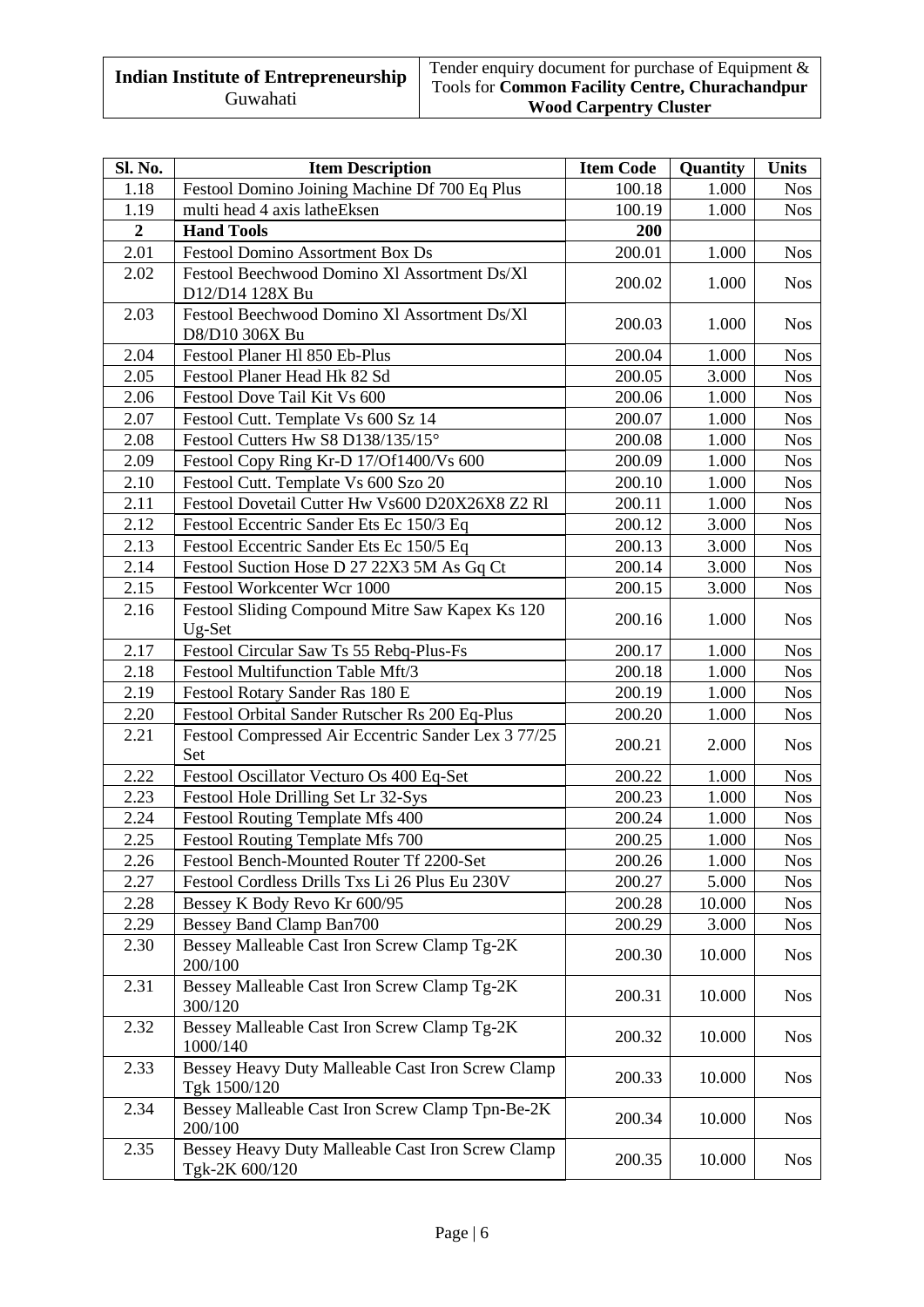| <b>Sl. No.</b> | <b>Item Description</b>                                             | <b>Item Code</b> | <b>Quantity</b> | <b>Units</b> |
|----------------|---------------------------------------------------------------------|------------------|-----------------|--------------|
| 2.36           | Bessey Heavy Duty Malleable Cast Iron Screw Clamp<br>Tgk-K 1000/120 | 200.36           | 10.000          | <b>Nos</b>   |
| 2.37           | Bessey One-Handed Clamp Ezs 150/80                                  | 200.37           | 10.000          | <b>Nos</b>   |
| 2.38           | Bessey One-Handed Clamp Ezs 300/80                                  | 200.38           | 10.000          | <b>Nos</b>   |
| 2.39           | Bessey One-Handed Clamp Ezs 600/80                                  | 200.39           | 10.000          | <b>Nos</b>   |
| 3              | <b>Others</b>                                                       | <b>300</b>       |                 |              |
| 3.01           | <b>Sawing Machine</b>                                               | 300.01           | 2.000           | <b>Nos</b>   |
| 3.02           | Pallet Truck 2000 1800mm                                            | 300.02           | 2.000           | <b>Nos</b>   |
| 3.03           | Seasoning Klin Electric                                             | 300.03           | 1.000           | <b>Nos</b>   |
| 3.04           | Air compressor + Receiver + Drier Atlas Copco 1<br>300000 5.00      | 300.04           | 1.000           | <b>Nos</b>   |
| 3.05           | Compressed Air Pneumatic lines John Guest                           | 300.05           | 1.000           | <b>Nos</b>   |
| 3.06           | Dust Collector                                                      | 300.06           | 12.000          | <b>Nos</b>   |
| 3.07           | Paint Booth                                                         | 300.07           | 1.000           | <b>Nos</b>   |
| 3.08           | <b>Tooling for Machines</b>                                         | 300.08           | 1.000           | <b>Nos</b>   |

## **3. Minimum eligibility condition to submit bids**

- 3.1. Interested Manufacturers/Authorised Dealers/Suppliers have to fulfill the following requirements and shall submit necessary documents as indicated below along with their application for pre-qualification for the aforesaid scope of work:
	- a) Original Equipment Manufacturer or Authorized Dealer of Manufacturer /Supplier
	- b) Must have experience of supply, installation and commissioning of equipment of similar nature.
	- c) The Manufacturer/Authorised Dealer/Supplier must have PAN, GST Registration and other relevant licenses issued by appropriate Authority
	- d) The Manufacturer/Authorised Dealer/Supplier must be financially sound
	- e) The bidder must not be blacklisted/debarred from participation by any Government organisation.

## 3.2. **The following documentary evidence as proof of compliance to regulatory and other requirements (as applicable) shall be submitted by the Bidders (Upload pdf files)**

#### **A. Statutory requirements**

- 1. Proof of incorporation/registration of the organization
- 2. Trade License
- 3. Income Tax registration (PAN)
- 4. GST Registration
- 5. NSIC/MSME registration
- 6. Any other requirements

#### **Note:**

- a) If valid certificates are not available, proof of application for renewal should be provided.
- b) Valid certificates should be furnished within (Seven) days of closing of the Tender.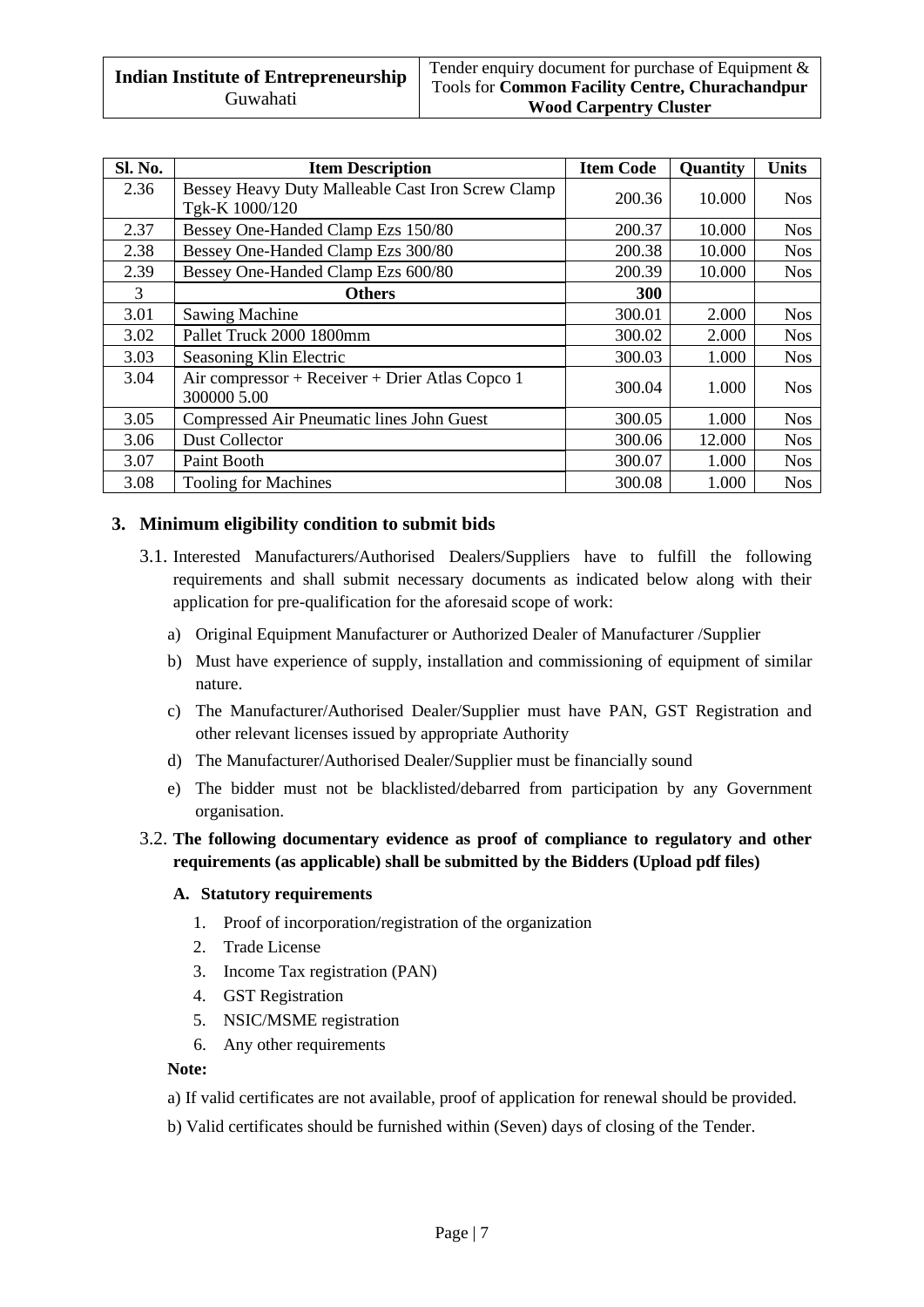#### **B. Experience requirements**

- 1. **Documentary evidence** of carrying out similar supply during the previous 5 (Five) years period (Purchase order, certificate of satisfactory completion of supply may be submitted).
- 2. Other conditions being equal, preference will be given to bidders registered in Manipur State.

# **4. How to apply**

#### 4.1. **Pre-bid meeting**

- A Pre-bid conference will be held through on-line mode as per the following details:
	- o **Date: xx.07.2021 Time: 15:00 Hrs (IST)**
	- o The Bidders interested to attend the pre-bid meeting are requested to send their queries to the following e-mail IDs **on or before xx.07.2021**:
	- o Email ID: **[iierrcclusters@gmail.com/](mailto:IIERRCCLUSTERS@GMAIL.COM)iietender2021@gmail.com**
	- o The on-line meeting Links shall be mailed to the Bidders who will send their queries.
- 4.2. The interested Manufacturer/Authorised Dealer/Supplier shall submit the Bids in the prescribed format along with supporting documents in and upload on **[www.eprocure.gov.in.](http://www.eprocure.gov.in/)**

#### 4.3. **Corrigenda, Addenda, Amendments to the Tender**

All Corrigenda, addenda, amendments, time extensions to the Tender, if any, will be hosted on the website of IIE [\(www.iie.gov.in](http://www.iie.gov.in/)  $\rightarrow$  Notice Board  $\rightarrow$  Tender) and no separate notification shall be issued. Prospective Bidders against the Tender are requested to visit the website regularly to keep themselves updated.

#### 4.4. **Queries/clarifications**

If the Bidders need any further clarification on this Tender document even after the pre-bid meeting, they may send their queries at least one week before the closing date of the Tender to the following person:

Name: Nayan Moni Hazarika

Designation: Administrative Officer

Contact No.:+91-6901271181 E-mail:iierrcclusters@gmail.com

## **5. Response formats**

5.1. The Bidders shall submit the tender documents as per Annexure to this document along with supporting documentary evidences. Except the **equipment & tools specification document** the Bidders shall submit other documents in pdf format in the portal.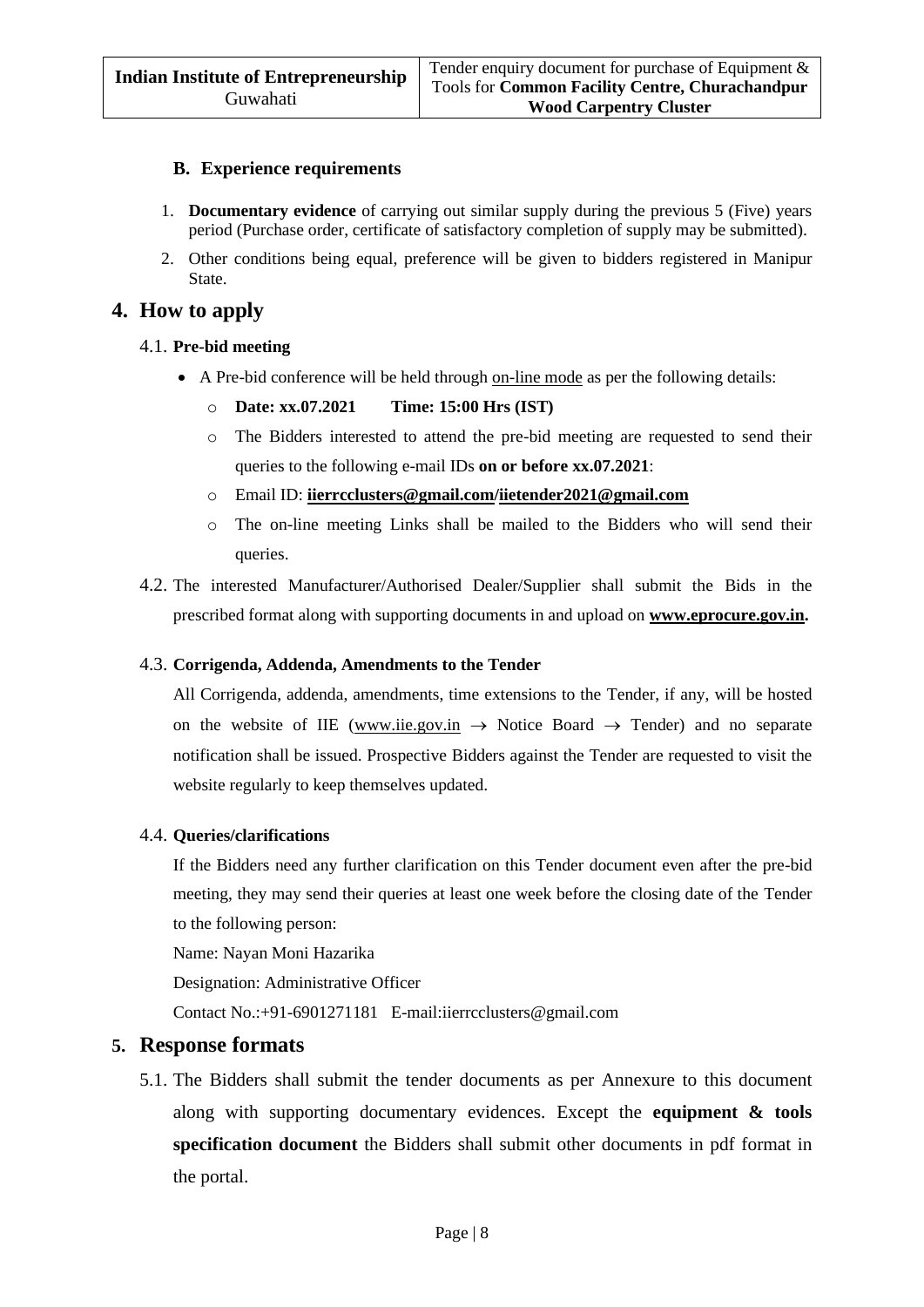# **6. Disclaimer**

- a) The tender document is not an Agreement and is neither an Offer nor Invitation by the IIE to the prospective bidders or any other person.
- b) IIE accepts no liability of any nature whether resulting from negligence or otherwise however caused arising from reliance of any Bidder upon the statements contained in this bid document. IIE may in its absolute discretion, but without being under any obligation to do so, update, amend or supplement the information, assessment or assumption contained in this bid.
- c) The issue of the bid does not imply that IIE is bound to select any Bidders for the supply. IIE reserves the right to reject all or any of the bids without assigning any reasons whatsoever.
- d) The Bidders shall bear all costs associated with or relating to the preparation and submission of its bid including but not limited to preparation, copying, postage, delivery fees, expenses associated with any demonstrations or presentations which may be required by IIE or any other costs incurred in connection with or relating to the bid. All such costs and expenses will remain with the Bidders and IIE shall not be liable in any manner whatsoever for the same or for any other costs or other expenses incurred by an Bidders in preparation or submission of the bid, regardless of the conduct or outcome of the selection process.

# **7. General Terms and Conditions**

- 7.1. Interested Manufacturers/Authorised Dealers/Suppliers have to fulfill the following requirements (if applicable) and shall submit necessary documents as indicated below along with their application for pre-qualification for the aforesaid scope of work:
	- a) Bidders shall submit Manufacturer's proof of registration/Manufacturer's Certification of appointment of Dealership.
	- b) In case of Contractors, registration of the Contractor with the appropriate authority of the Government of Manipur is must.
	- c) Bidders shall submit Experience of supply, installation and commissioning of equipments of similar nature.
	- d) The Manufacturer/Authorised Dealer must have full time Authorised Representative stationed in either Imphal or Guwahati.
	- e) The Manufacturer/Authorised Dealer/Supplier must submit copies of PAN, GST Registration and other relevant licenses issued by appropriate Authority.
	- f) The Manufacturer/Authorised Dealer/Supplier must be financially sound and shall submit a Registered Chartered Accountant's certificate in support of their financial credibility.
	- g) The delivery of the items shall be at the Common Facility Centre, Churachandpur Wood Carpentry Cluster.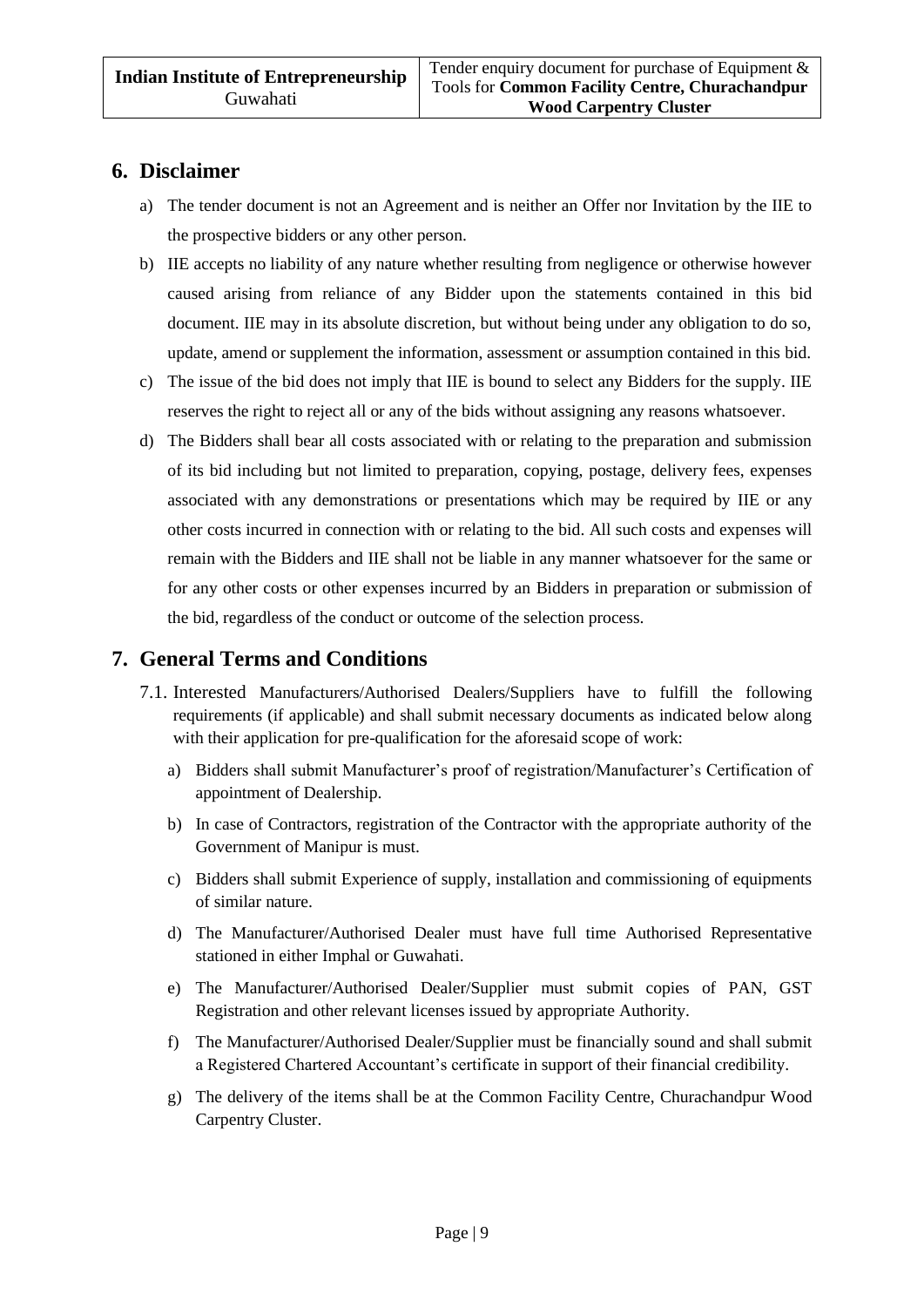- h) All items shall be verified at site for quality and quantity by designated representative(s) of IIE/SPV of Common Facility Centre, Churachandpur Wood Carpentry Cluster prior to accept/installation and commissioning.
- i) The Manufacturer/Authorised Dealer/Supplier shall submit post supply/commissioning Test Report duly certified by the User.
- j) Wherever applicable the products shall conform to relevant BIS Standards/possess BIS License.
- k) The supplier shall identify the Country of Origin in case of imported items and shall not supply items imported from any country not permitted by the latest circulars of the Government of India.

# **8. Technical bid evaluation criteria**

8.1. Technical bids shall be evaluated based upon the following criteria:

- 8.1.1. Ability to supply all items (Ref. : Annexure VIII): 40 (Proportionate reduction of score)
- 8.1.2. Conformity of the product specification to the CFC's requirement: 0 25
- 8.1.3. Previous 3 years' turnover: 0 15
- 8.1.4. Experience of machinery & tools supply in Manipur: 0 10
- 8.1.5. Presence of support services in the North East: 0 10

# **9. Other terms and conditions**

- a) The bid document shall be submitted in English language only.
- b) The Manufacturer/Authorised Dealer/Suppliers shall submit documentary evidence in support of facts/ claims submitted/made in response to the bid. Each page of the documents submitted shall be signed and sealed by competent authority of the Manufacturer/Authorised Dealer/Supplier.
- c) The Bidders would be responsible for all its expenses, costs and risks incurred towards preparation of the bid document, attending any pre-bid/bid meeting(s) and visiting the cluster/CFC site or any other location in connection therewith. IIE shall, in no case, be responsible or liable for any such costs whatsoever, regardless of the outcome of the bid process.
- d) **Open responses received through e-mail/FAX or any other media shall not be considered.**
- e) 100% payment shall be made for the supplies/works within 30 days of receipt of Bills along with certificate of receipt of goods/completion of work issued by the competent authority of SPV of Common Facility Centre, Churachandpur Wood Carpentry Cluster.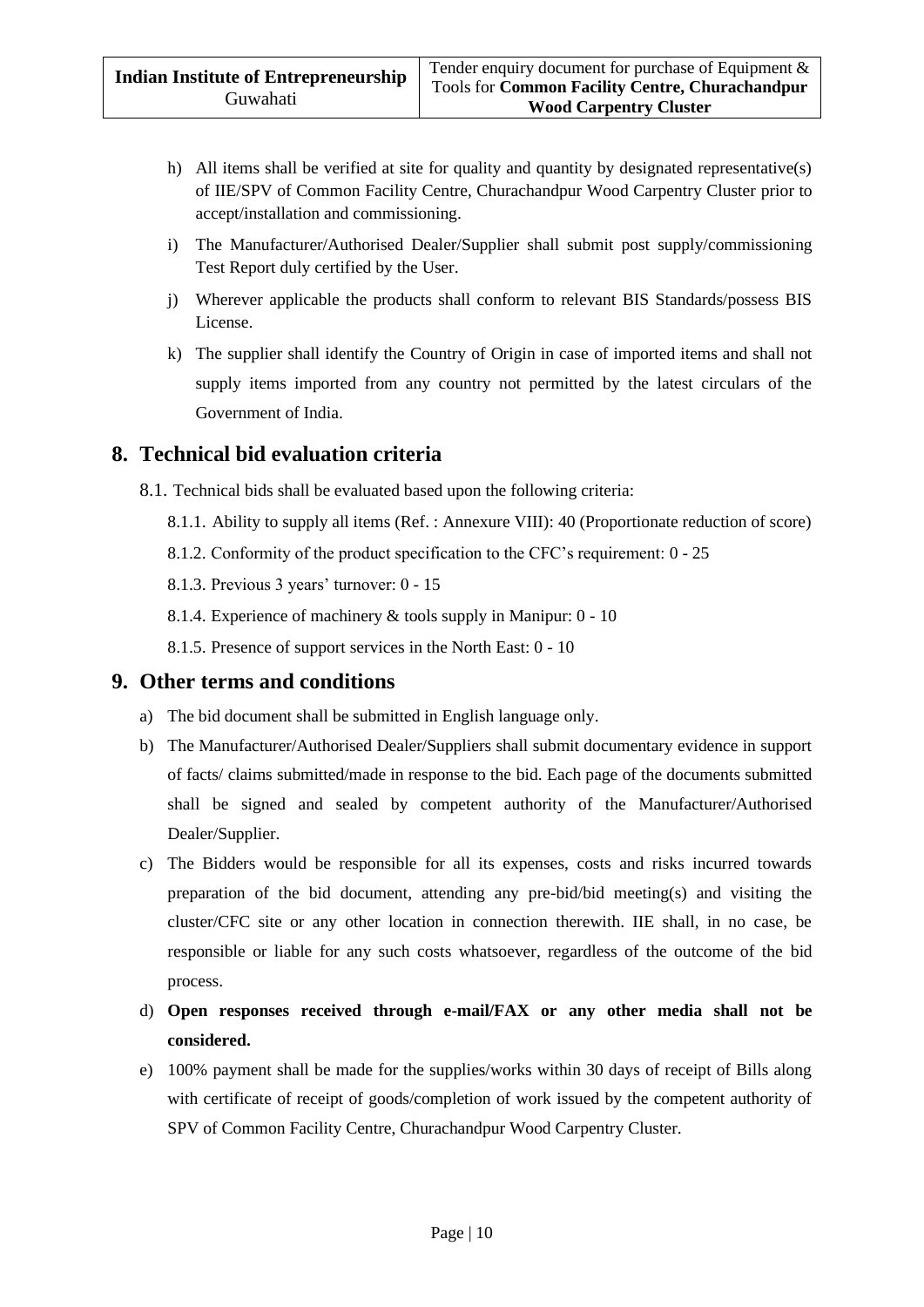- f) Bidder shall forfeit the Security Deposit if the supply/erection commissioning is not completed within the period specified in the Purchase Order/Contract.
- g) Wherever post delivery services like AMC/Warranty/Guarantee are involved, an amount of 10% of the Contract value shall be retained at the time of payment of the Bills or adjusted against the Security Deposit. The said retained amount shall be refunded in full without any interest accrued upon and after deduction, if any due to deficiency in supply after 15 days of completion of the AMC/Warranty/Guarantee period.
- h) The successful Manufacturer/Authorised Dealer/Suppliers shall enter into an agreement with SPV of Common Facility Centre, Churachandpur Wood Carpentry Cluster for post delivery services of the equipment wherever applicable.
- i) This bid document is not an Agreement or Offer. The purpose of this bid document is to provide the intended Manufacturers/Authorised Dealers/Suppliers with information to assist the formulation of their bids. This document does not claim to contain all the information the Bidders might require.
- **j) Bid evaluation shall be done manually at the office of IIE by the Purchase Committee constituted by IIE.**
- k) IIE reserves the Rights to accept or reject any/all bids or cancel the process at any time without any liability and assigning any reasons thereof.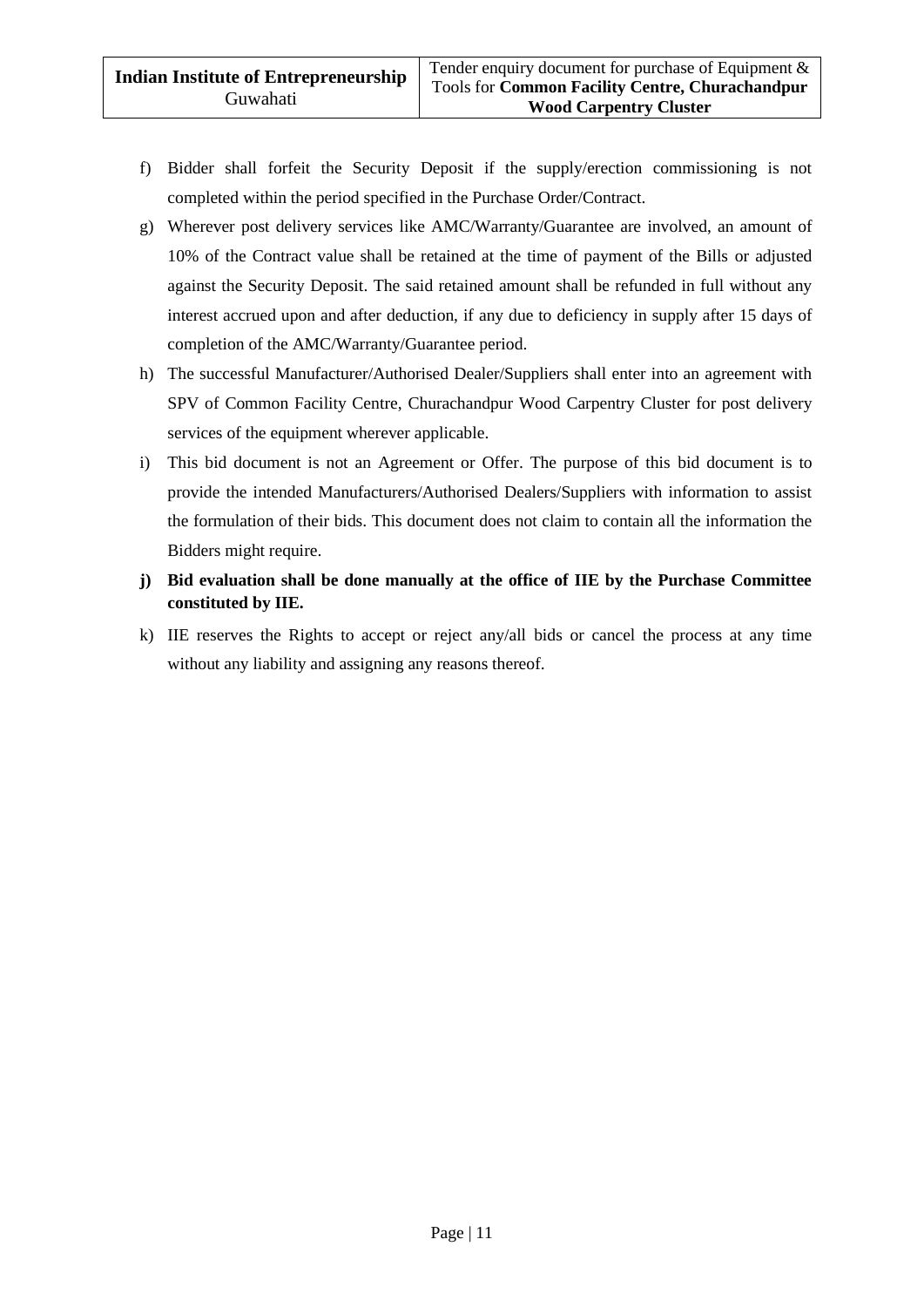## **ANNEXURE – I**

#### CHECKLIST FOR COMPULSORY DOCUMENTS TO BE SUBMITTED BY BIDDER

| Sr.<br>No. | Title                                                                                                                                          | Yes/No | Page No. |
|------------|------------------------------------------------------------------------------------------------------------------------------------------------|--------|----------|
| 1.         | Certificate of incorporation/Firm Registration/Valid Trade<br>L icense                                                                         |        |          |
| 2.         | PAN Card of the Company/Firm/Proprietor                                                                                                        |        |          |
| 3.         | <b>GST</b> Registration certificate                                                                                                            |        |          |
| 4.         | IT Return for last three years <i>i.e.</i> Financial Years 2019-20, 2018-<br>19, 2017-18                                                       |        |          |
| 5.         | Solvency Certificate from a Chartered Accountant                                                                                               |        |          |
| 6.         | Purchase Order copies in the bidder's name for having supplied<br>the quoted items to any reputed organisations during previous three<br>vears |        |          |
|            | 7. Proof of successful completion of supplies                                                                                                  |        |          |
| 8.         | Tender document fee paid through RTGS/NEFT                                                                                                     |        |          |

#### **Name, signature & Address of the Bidder with Stamp**

**Date:**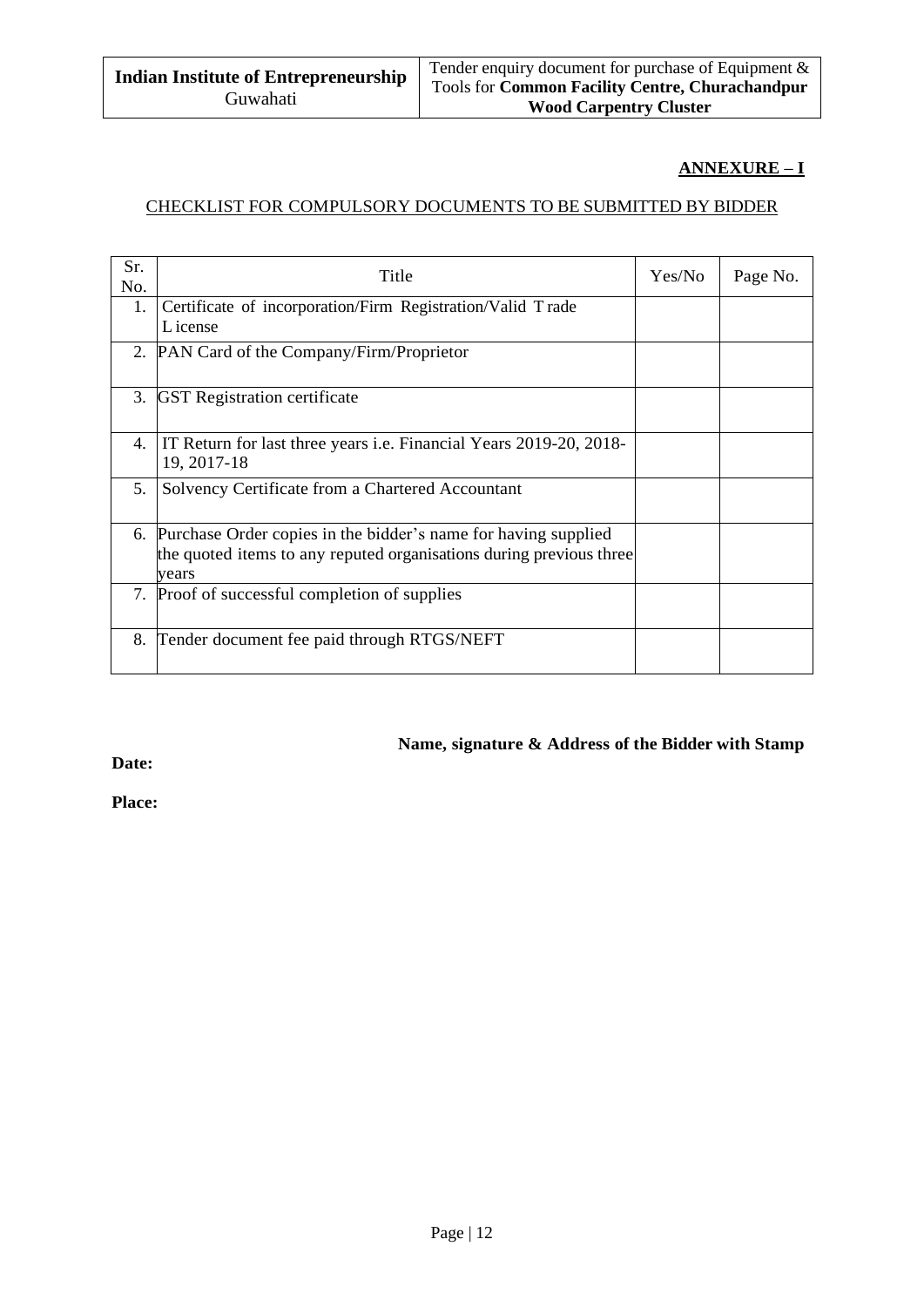#### **ANNEXURE-II**

#### **UNDERTAKING**

#### **(To be submitted on Rs. 100/- non judicial stamp paper**)

Note:

- a) Please upload the pdf copy of the undertaking
- b) Selected Bidder shall submit the original Undertaking to the Office of IIE within 7 days of issue of Letter of Intent. Purchase Order shall be issued only after receipt of the Undertaking in original.
- 1. I/we the undersigned certify that I/we have gone though the Terms & Conditions mentioned in the Tender document and undertake to comply with them. The rates quoted by me/us are valid and binding on me/us for acceptance for the period of 6 (Six) months from date of opening of tender.
- 2. It is certified that rate quoted by me are the lowest quoted for any similar Government assisted organisations/schemes in India.
- 3. I/we undertake that I/we will be in position to provide AMC, Spare Parts, and Consumables for 3 (Three) years after completion of guarantee/warranty period for equipment where AMC is applicable. I/we also undertake to keep the equipment in running order throughout the year under warranty/guarantee /AMC. In case of any equipment under warranty/guarantee /AMC goes out of order, the fault will be attended within 24 hours of lodging of the complaint. I/we shall ensure that the equipment will be set right within shortest possible time.
- 4. There is no vigilance/ CBI case or criminal court case(s) pending against my/ our firm.
- 5. On Inspection if any article is found not as per supply order and specifications, it shall be replaced by me/us in time as asked for, at my /our own expenses.
- 6. I/we hereby undertake to supply the items as per specifications and directions given in supply order within the stipulated period.
- 7. I/we undertake to provide guarantee/warranty as mentioned in specifications from the date of satisfactory inspection and commissioning.
- 8. I/we abide by the condition that Director, Indian Institute of Entrepreneurship reserves the right to accept or reject any or all the Tenders without assigning any reasons (s) thereof.

#### **Name, signature & Address of the Bidder with Stamp**

**Date:**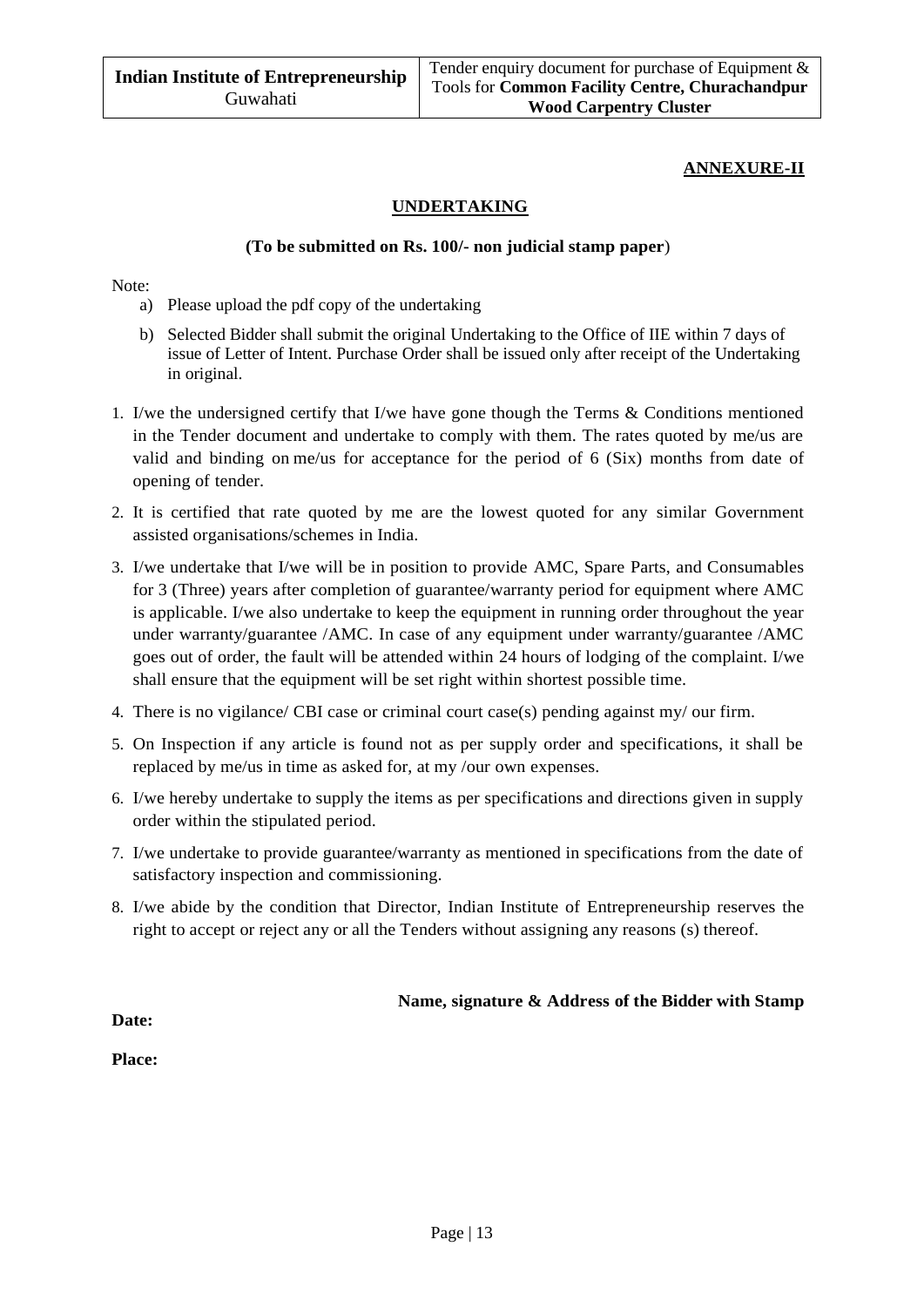#### **ANNEXURE – III**

#### **INSTRUCTIONS FOR ONLINE BID SUBMISSION**

The bidders are required to submit soft copies of their bids electronically on the CPP Portal, using valid Digital Signature Certificates. The instructions given below are meant to assist the bidders in registering on the CPP Portal, prepare their bids in accordance with the requirements and submitting their bids online on the CPP Portal. More information useful for submitting online bids on the CPP Portal may be obtained at: https://etenders.gov.in/eprocure/app .

#### **REGISTRATION**

- 1. Bidders are required to enroll on the e-Procurement module of the Central Public Procurement Portal (URL: https://etenders.gov.in/eprocure/app) by clicking on the link "Online bidder Enrollment" on the CPP Portal which is free of charge.
- 2. As part of the enrolment process, the bidders will be required to choose a unique username and assign a password for their accounts.
- 3. Bidders are advised to register their valid email address and mobile numbers as part of the registration process. These would be used for any communication from the CPP Portal.
- 4. Upon enrolment, the bidders will be required to register their valid Digital Signature Certificate (Class III Certificates with signing key usage) issued by any Certifying Authority recognized by CCA India with their profile.
- 5. Only one valid DSC should be registered by a bidder. Please note that the bidders are responsible to ensure that they do not lend their DSC's to others which may lead to misuse.
- 6. Bidder then logs in to the site through the secured log-in by entering their user ID/password and the password of the DSC/e- Token.

#### **Name, signature & Address of the Bidder with Stamp**

**Date:**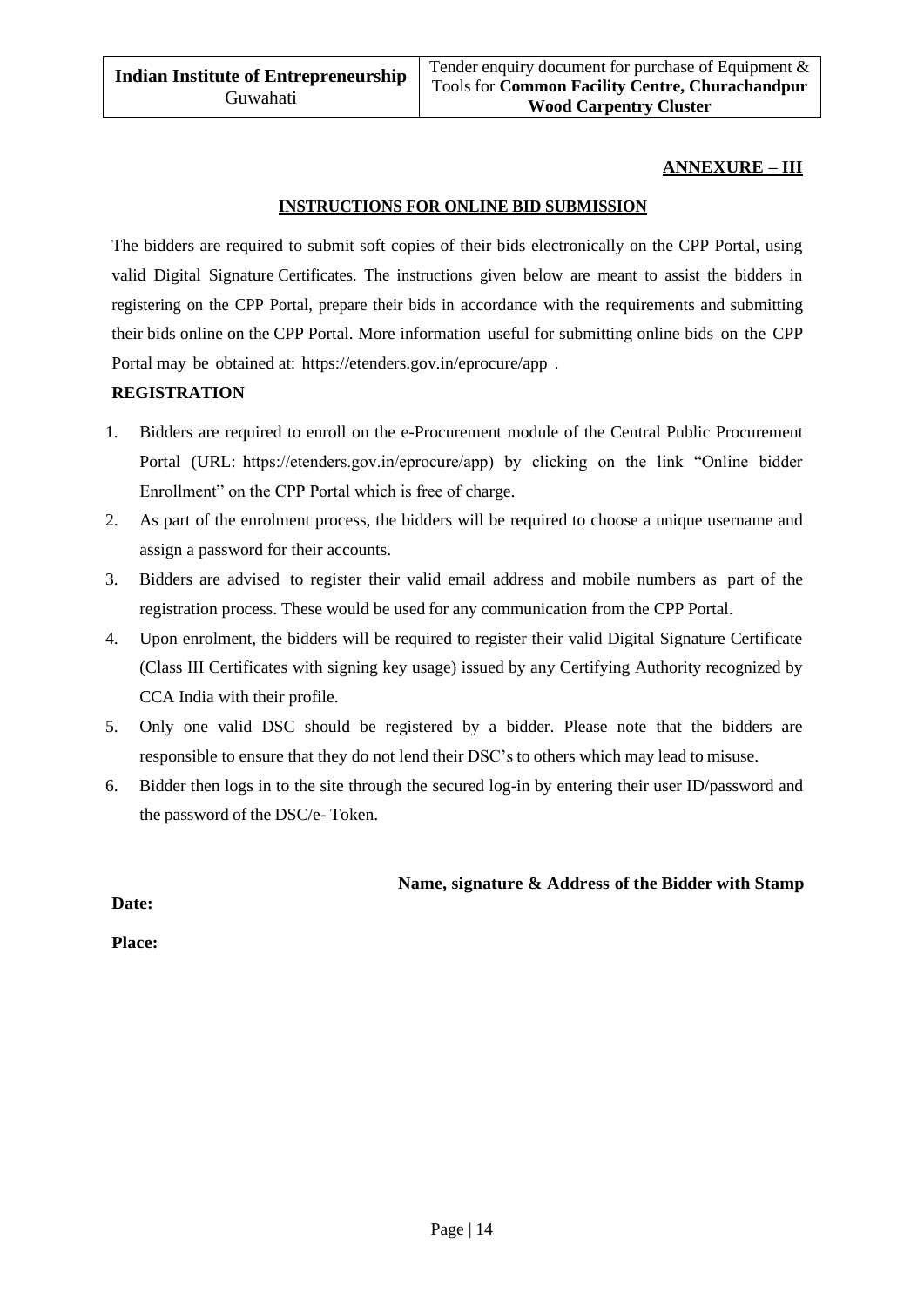#### **ANNEXURE – IV**

#### **TENDER TERMS AND CONDITIONS**

- a. Tenders will be opened in the Office of the Indian Institute of Entrepreneurship, Guwahati on the stipulated date and time.
- b. The quoted price should be all inclusive lump sum price offered for each item including cost of the item, freight, Insurance, transit insurance, packing forwarding etc., and including charges for installation and commissioning with all men and material required for the same and including charges for the quoted warranty period. Rates and GST must be quoted separately.
- c. The rates quoted should be F.O.R Common Facility Centre: Churachandpur Wood Carpentry Cluster. No other charges in addition will be payable on any account over and above the lump sum price quoted in the price bid. The rates quoted in ambiguous terms such as "Freight on actual basis "or" Taxes as applicable extra "or "Packing forwarding extra" will render the bid liable for rejection.
- d. For imported goods, the price quoted shall not be higher than the lowest price charges by the Bidder for the goods of the same nature, class or description to a purchaser, domestic or foreignor to any organization or department of Government of India.
- e. If it is found at any stage that the goods as stated have been supplied at a lower price, then that price, with due allowance for elapsed time will be applicable to the present case and the difference in cost would be refunded by the supplier to the purchaser, if the contract has already been concluded.
- f. The Bidder shall quote only in Indian Rupees.
- g. Successful bidder shall not been titled to any rate revision of price for any reason except that allowed by Government of India.
- h. The rates quoted should be valid for one year from the date of approval of the Tender and the quantity mentioned is on the basis of present requirement which are to be supplied within the period mentioned in the Purchase Order.
- i. Wherever applicable, the equipment should be Guaranteed/Warranted (Comprehensive) for a minimum period of 3 (Three) years from the date of satisfactory commissioning and inspection.
- j. The successful bidder should furnish Performance Security Deposit @10% of the value of the Purchase Order/contract.
- k. The Director, Indian Institute of Entrepreneurship will be at liberty to terminate the tender proceedings without assigning any reasons thereof. The bidder will not be entitled for any compensation whatsoever in respect of such termination.
- l. The successful bidder should strictly adhere to delivery schedule. Supply, installation and commissioning should be done within the prescribed period on the supply order.
- m. Tender selection will be made on the basis of total cost mentioned in the price bid column.

#### **Name, signature & Address of the Bidder with Stamp**

**Date:**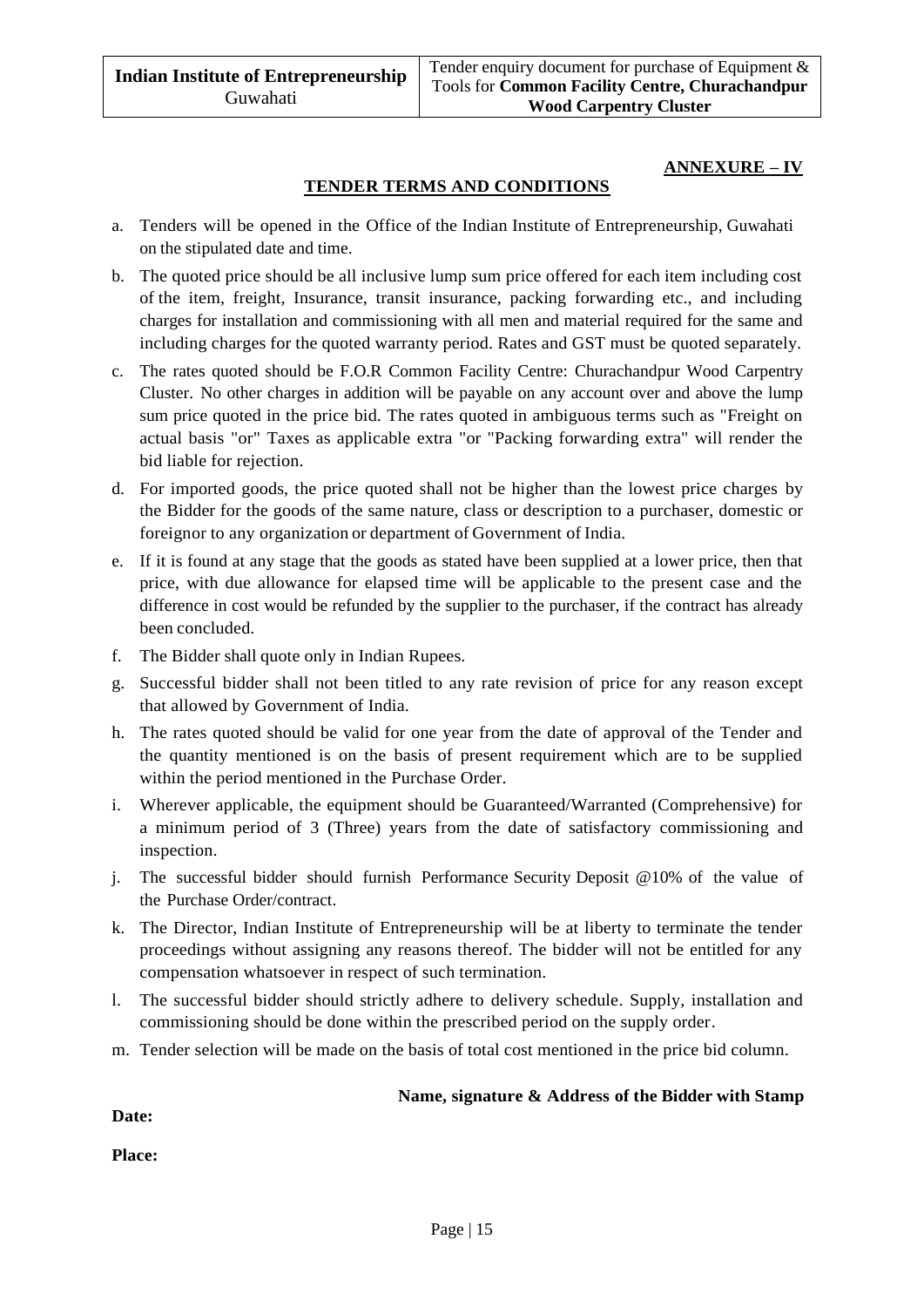#### **ANNEXURE – V**

(On Bidder organization's Letter Head)

## **COMPANY PROFILE**

|    | 1. Name of the firm:                   |  |
|----|----------------------------------------|--|
|    | 2. Full Address:                       |  |
|    | 3. Name of the Proprietor/Director(s): |  |
|    | 4. Name of the Contact Person:         |  |
|    | 5. Designation of the Contact Person:  |  |
|    | 6. E-mail Id:                          |  |
| 7. | Telephone/Mobile No.:                  |  |
| 8. | Fax No.:                               |  |

#### 9. Bank details:

| Bank name, Branch<br>and Address | Name as<br>registered in the<br>Account | Account No. | <b>IFSC</b> | Account<br>Type |
|----------------------------------|-----------------------------------------|-------------|-------------|-----------------|
|                                  |                                         |             |             |                 |
|                                  |                                         |             |             |                 |

10. Any other information which you consider necessary to furnish

**Name, signature & Address of the Bidder with Stamp**

**Date:**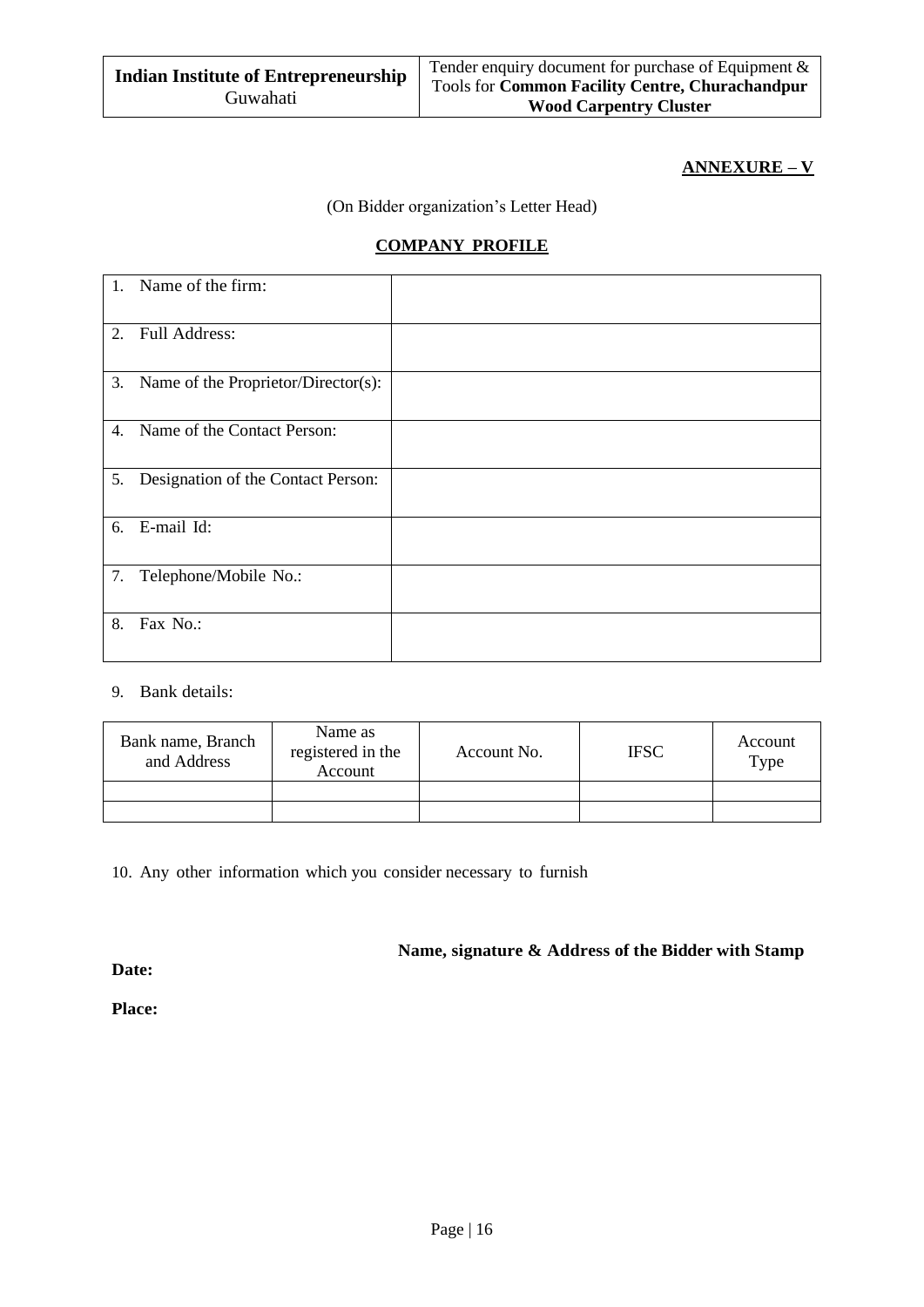### **ANNEXURE-VI**

(On Bidder organization's Letter Head)

## **WARRANTY CERTIFICATE FOR THE SUPPLY OF EQUIPMENT**

I/we do hereby undertake to provide warranty for the equipment  $f(x)$  for a period of Three (3) years from the date of satisfactory installation of the said equipment in the Common Facility Centre, Churachandpur Wood Carpentry Cluster.

**Name, signature & Address of the Bidder with Stamp**

**Date:**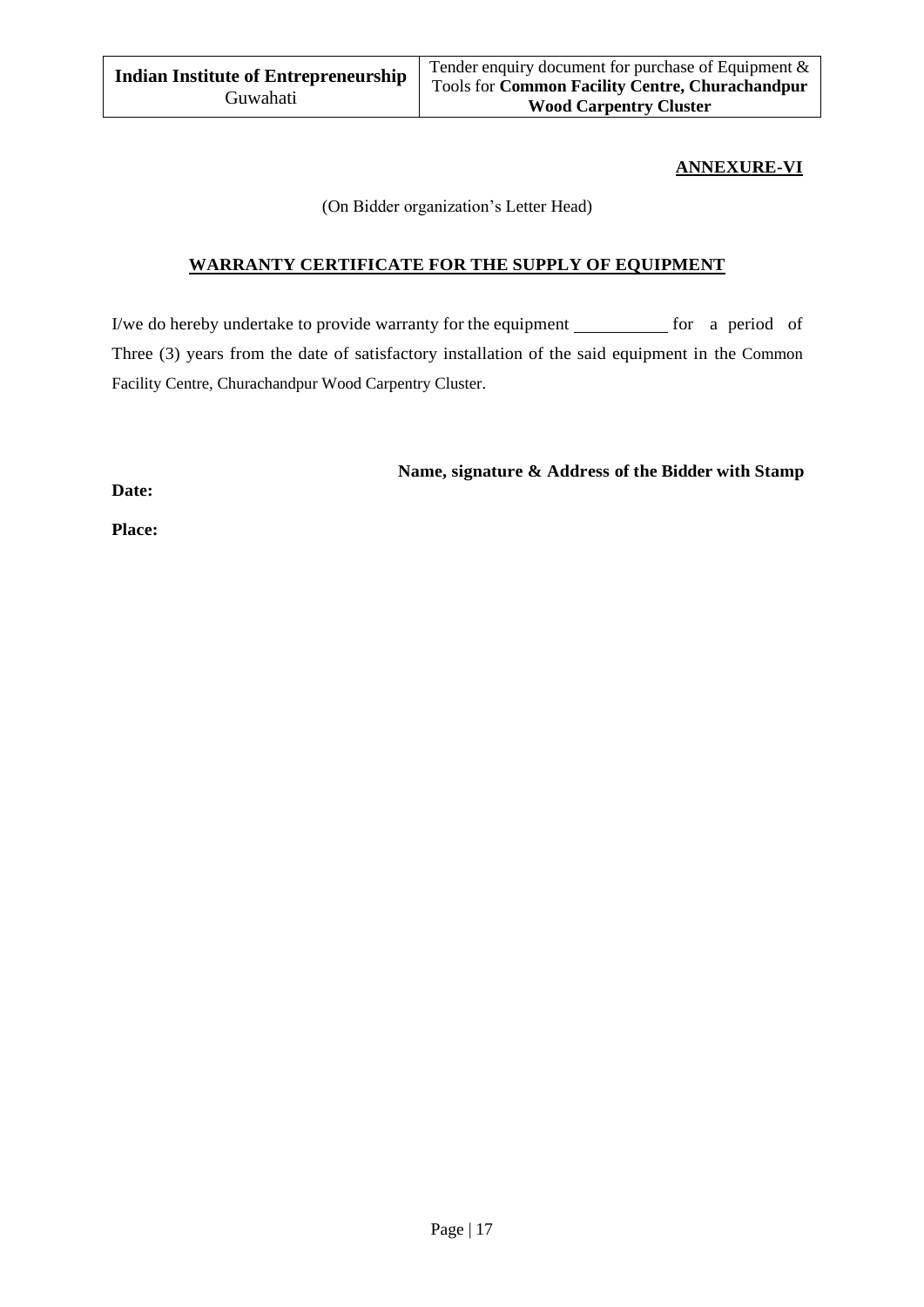#### **ANNEXURE-VII**

(On Bidder organization's Letter Head)

#### **SELF-DECLARATION – NO BLACKLISTING**

Date:

To

The Administrative Officer Indian Institute of Entrepreneurship

Dear Sir,

In response to the Tender Document No. : \_\_\_\_\_\_\_\_\_\_\_\_\_\_\_\_\_\_\_\_\_\_\_\_\_\_\_\_\_\_\_\_\_\_\_ for Common Facility Centre, Churachandpur Wood Carpentry Cluster, Manipur, I/we hereby declare that presently our Company/Firm is having unblemished record and had never been declared ineligible for corrupt & fraudulent practices either indefinitely or for a particular period of time by any State/ Central Government/ PSU/Autonomous Body during the previous 5 (Five) years.

I/we further declare that presently our Company/Firm \_\_\_\_\_\_\_\_\_\_\_\_\_\_\_\_\_\_\_\_\_\_\_\_\_\_\_\_\_ is not blacklisted/debarred and not declared ineligible for reasons other than corrupt & fraudulent practices by any State/ Central Government/ PSU/ Autonomous Body on the date of Bid Submission.

If this declaration is found to be incorrect then without prejudice to any other action that may be taken, my/our security may be forfeited in full and the tender if any to the extent accepted may be cancelled.

Yours faithfully,

**Name, signature & Address of the Bidder with Stamp**

**Date:**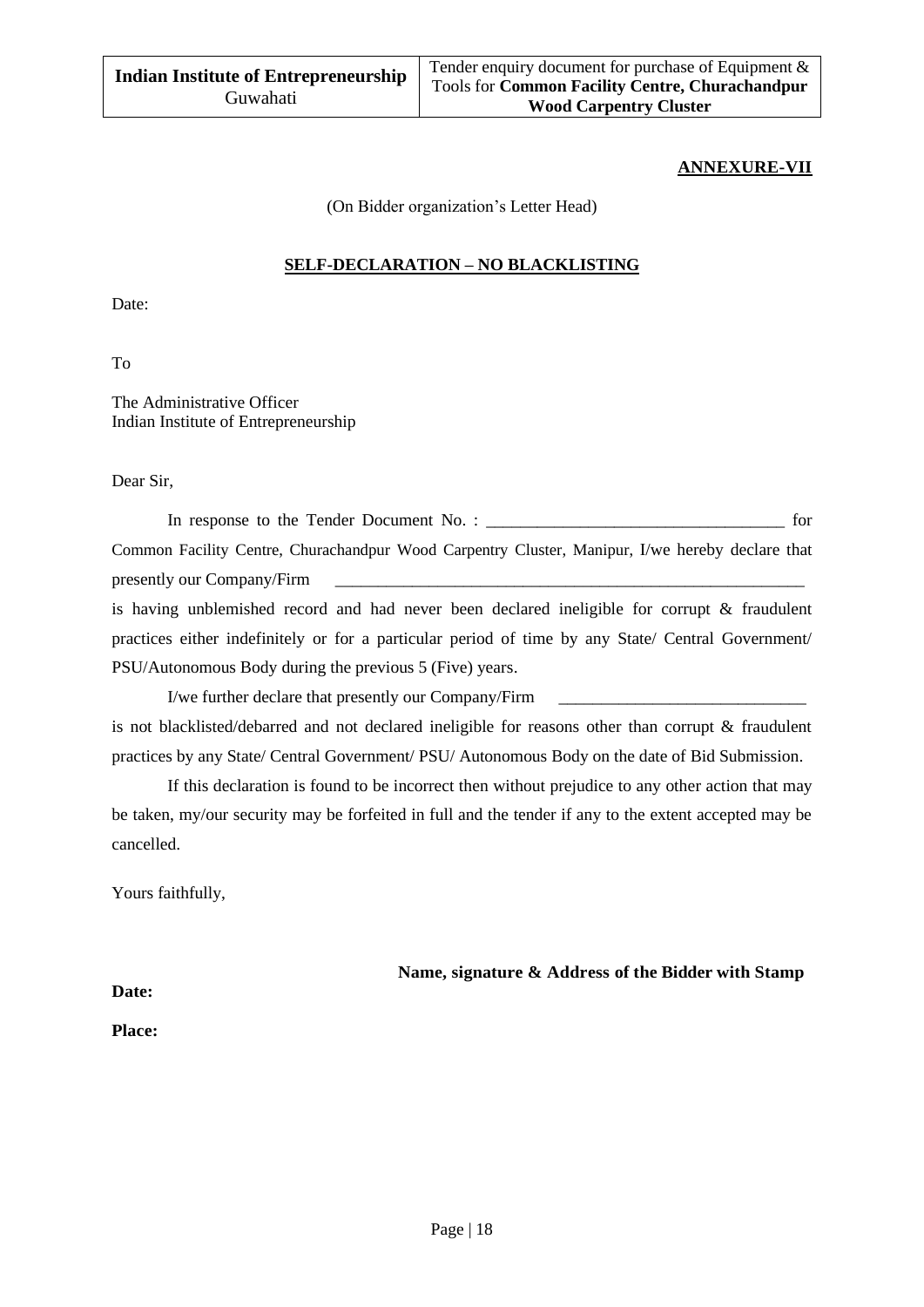### **ANNEXURE-VIII**

# **Equipment & tools specification document**

| Sl. No. | <b>Item Description</b>                                             | <b>Item</b><br>Code | <b>Product specification</b> | <b>Manufacturer</b> | <b>Conformity to product</b><br>certification, if any |
|---------|---------------------------------------------------------------------|---------------------|------------------------------|---------------------|-------------------------------------------------------|
|         | <b>Basic equipment</b>                                              | 100                 |                              |                     |                                                       |
| 1.01    | SCM MINIMAX Band Saw S400 P (Non CE)                                | 100.01              |                              |                     |                                                       |
| 1.02    | SCM Band Saw S 45 N (CE)                                            | 100.02              |                              |                     |                                                       |
| 1.03    | Altendorf table panel saw with Tilt                                 | 100.03              |                              |                     |                                                       |
| 1.04    | <b>SCM Cut-off Saw</b>                                              | 100.04              |                              |                     |                                                       |
| 1.05    | SCM, Spindle Moulder With Tilting Spindle<br>& LL Version           | 100.05              |                              |                     |                                                       |
| 1.06    | <b>SCM</b> Feeder                                                   | 100.06              |                              |                     |                                                       |
| 1.07    | CMS Balestrini, Automatic TWIN TABLE<br><b>ROUND-END TENONER</b>    | 100.07              |                              |                     |                                                       |
| 1.08    | CMS Balestrini, Automatic Twin Table Slot<br><b>Mortiser MICRON</b> | 100.08              |                              |                     |                                                       |
| 1.09    | <b>SCM SURFACE PLANER</b>                                           | 100.09              |                              |                     |                                                       |
| 1.10    | <b>SCM THICKNESSING PLANER</b>                                      | 100.10              |                              |                     |                                                       |
| 1.11    | SCM SANDYA AUTOMATIC WIDE BELT<br><b>SANDER</b>                     | 100.11              |                              |                     |                                                       |
| 1.12    | SCM Universal Belt Sanding Centre with<br><b>Oscillating Belt</b>   | 100.12              |                              |                     |                                                       |
| 1.13    | SCM, Automatic Throughfeed Planer<br>Moulder, PROFISET 40 CE        | 100.13              |                              |                     |                                                       |
| 1.14    | Multifunction wood 1 4/4 axis CNC Router                            | 100.14              |                              |                     |                                                       |
| 1.15    | <b>CNC</b> Router                                                   | 100.15              |                              |                     |                                                       |
| 1.16    | Finger Jointer-semi Automatic                                       | 100.16              |                              |                     |                                                       |
| 1.17    | Festool Domino Joining Machine Domino Df<br>500 Q-Set               | 100.17              |                              |                     |                                                       |
| 1.18    | Festool Domino Joining Machine Df 700 Eq<br>Plus                    | 100.18              |                              |                     |                                                       |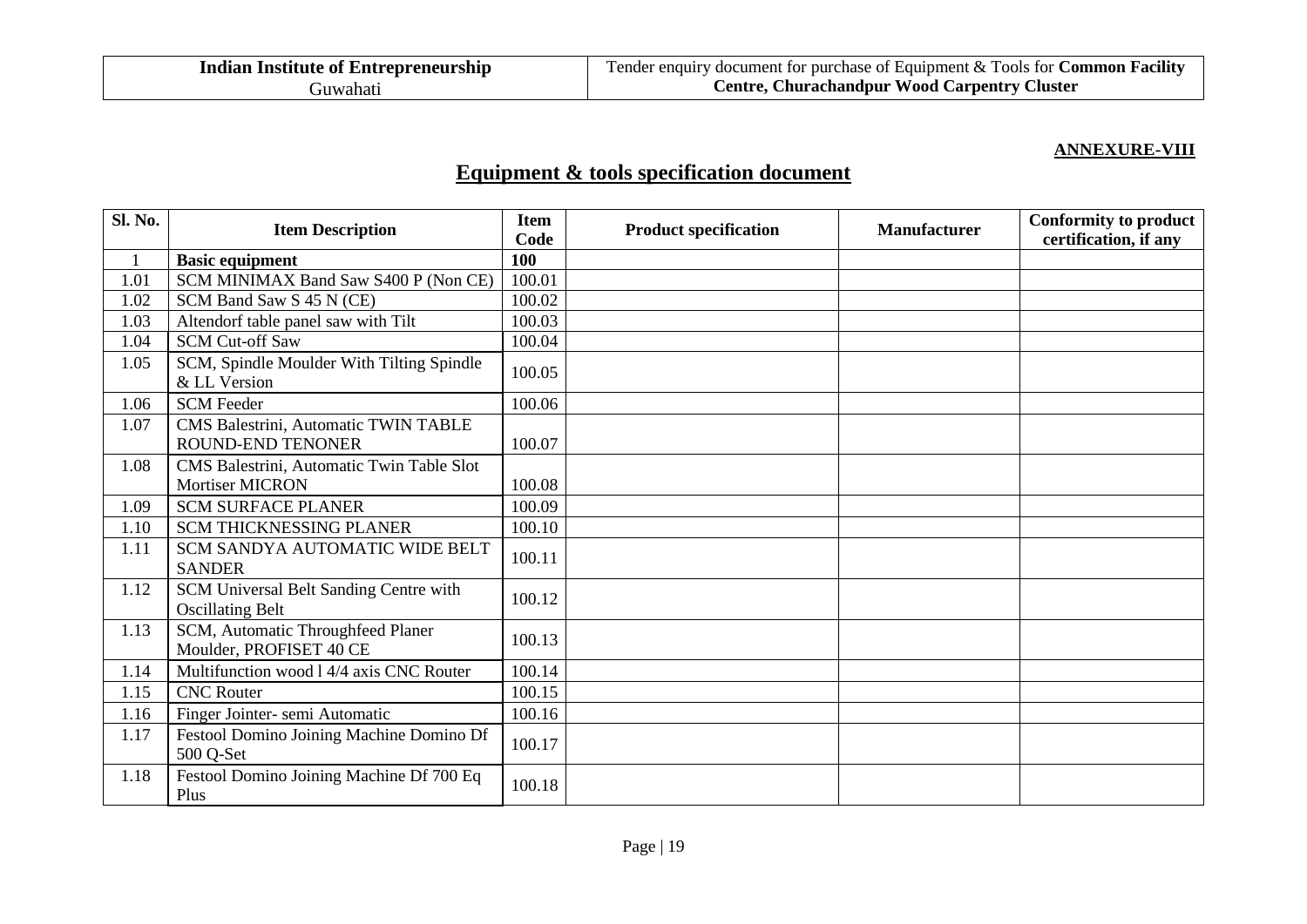| Sl. No.        | <b>Item Description</b>                                         | <b>Item</b><br>Code | <b>Product specification</b> | <b>Manufacturer</b> | <b>Conformity to product</b><br>certification, if any |
|----------------|-----------------------------------------------------------------|---------------------|------------------------------|---------------------|-------------------------------------------------------|
| 1.19           | multi head 4 axis latheEksen                                    | 100.19              |                              |                     |                                                       |
| $\overline{2}$ | <b>Hand Tools</b>                                               | 200                 |                              |                     |                                                       |
| 2.01           | <b>Festool Domino Assortment Box Ds</b>                         | 200.01              |                              |                     |                                                       |
| 2.02           | Festool Beechwood Domino Xl Assortment<br>Ds/Xl D12/D14 128X Bu | 200.02              |                              |                     |                                                       |
| 2.03           | Festool Beechwood Domino Xl Assortment<br>Ds/Xl D8/D10 306X Bu  | 200.03              |                              |                     |                                                       |
| 2.04           | Festool Planer Hl 850 Eb-Plus                                   | 200.04              |                              |                     |                                                       |
| 2.05           | Festool Planer Head Hk 82 Sd                                    | 200.05              |                              |                     |                                                       |
| 2.06           | Festool Dove Tail Kit Vs 600                                    | 200.06              |                              |                     |                                                       |
| 2.07           | Festool Cutt. Template Vs 600 Sz 14                             | 200.07              |                              |                     |                                                       |
| 2.08           | Festool Cutters Hw S8 D138/135/15°                              | 200.08              |                              |                     |                                                       |
| 2.09           | Festool Copy Ring Kr-D 17/Of1400/Vs 600                         | 200.09              |                              |                     |                                                       |
| 2.10           | Festool Cutt. Template Vs 600 Szo 20                            | 200.10              |                              |                     |                                                       |
| 2.11           | Festool Dovetail Cutter Hw Vs600<br>D20X26X8 Z2 R1              | 200.11              |                              |                     |                                                       |
| 2.12           | Festool Eccentric Sander Ets Ec 150/3 Eq                        | 200.12              |                              |                     |                                                       |
| 2.13           | Festool Eccentric Sander Ets Ec 150/5 Eq                        | 200.13              |                              |                     |                                                       |
| 2.14           | Festool Suction Hose D 27 22X3 5M As Gq<br>C <sub>t</sub>       | 200.14              |                              |                     |                                                       |
| 2.15           | Festool Workcenter Wcr 1000                                     | 200.15              |                              |                     |                                                       |
| 2.16           | Festool Sliding Compound Mitre Saw Kapex<br>Ks 120 Ug-Set       | 200.16              |                              |                     |                                                       |
| 2.17           | Festool Circular Saw Ts 55 Rebq-Plus-Fs                         | 200.17              |                              |                     |                                                       |
| 2.18           | Festool Multifunction Table Mft/3                               | 200.18              |                              |                     |                                                       |
| 2.19           | Festool Rotary Sander Ras 180 E                                 | 200.19              |                              |                     |                                                       |
| 2.20           | Festool Orbital Sander Rutscher Rs 200 Eq-<br>Plus              | 200.20              |                              |                     |                                                       |
| 2.21           | Festool Compressed Air Eccentric Sander Lex<br>3 77/25 Set      | 200.21              |                              |                     |                                                       |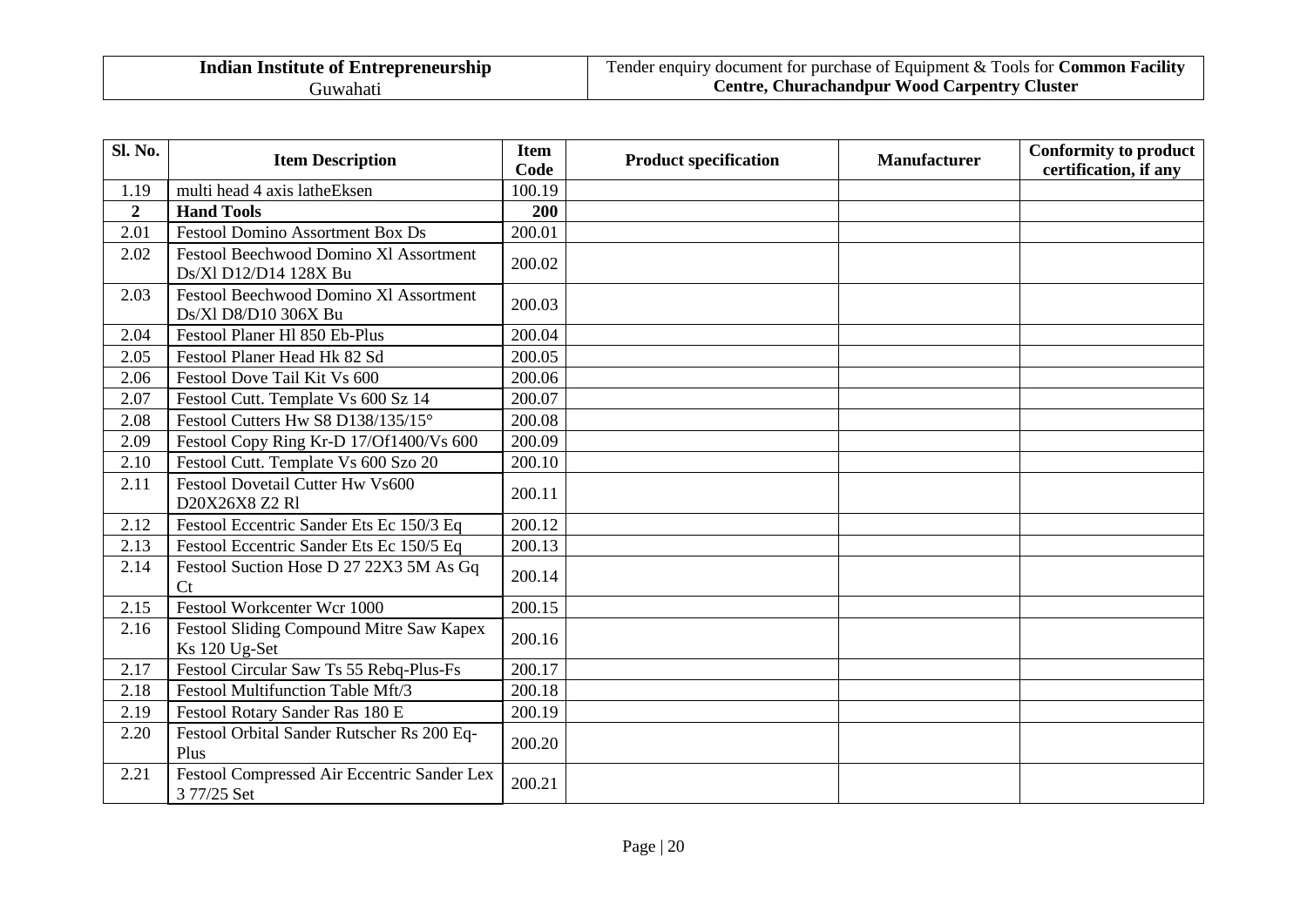| <b>Indian Institute of Entrepreneurship</b> |
|---------------------------------------------|
| Guwahati                                    |

| Sl. No. | <b>Item Description</b>                                             | <b>Item</b><br>Code | <b>Product specification</b> | <b>Manufacturer</b> | <b>Conformity to product</b><br>certification, if any |
|---------|---------------------------------------------------------------------|---------------------|------------------------------|---------------------|-------------------------------------------------------|
| 2.22    | Festool Oscillator Vecturo Os 400 Eq-Set                            | 200.22              |                              |                     |                                                       |
| 2.23    | Festool Hole Drilling Set Lr 32-Sys                                 | 200.23              |                              |                     |                                                       |
| 2.24    | <b>Festool Routing Template Mfs 400</b>                             | 200.24              |                              |                     |                                                       |
| 2.25    | Festool Routing Template Mfs 700                                    | 200.25              |                              |                     |                                                       |
| 2.26    | Festool Bench-Mounted Router Tf 2200-Set                            | 200.26              |                              |                     |                                                       |
| 2.27    | Festool Cordless Drills Txs Li 26 Plus Eu<br>230V                   | 200.27              |                              |                     |                                                       |
| 2.28    | Bessey K Body Revo Kr 600/95                                        | 200.28              |                              |                     |                                                       |
| 2.29    | <b>Bessey Band Clamp Ban700</b>                                     | 200.29              |                              |                     |                                                       |
| 2.30    | Bessey Malleable Cast Iron Screw Clamp Tg-<br>2K 200/100            | 200.30              |                              |                     |                                                       |
| 2.31    | Bessey Malleable Cast Iron Screw Clamp Tg-<br>2K 300/120            | 200.31              |                              |                     |                                                       |
| 2.32    | Bessey Malleable Cast Iron Screw Clamp Tg-<br>2K 1000/140           | 200.32              |                              |                     |                                                       |
| 2.33    | Bessey Heavy Duty Malleable Cast Iron<br>Screw Clamp Tgk 1500/120   | 200.33              |                              |                     |                                                       |
| 2.34    | Bessey Malleable Cast Iron Screw Clamp<br>Tpn-Be-2K 200/100         | 200.34              |                              |                     |                                                       |
| 2.35    | Bessey Heavy Duty Malleable Cast Iron<br>Screw Clamp Tgk-2K 600/120 | 200.35              |                              |                     |                                                       |
| 2.36    | Bessey Heavy Duty Malleable Cast Iron<br>Screw Clamp Tgk-K 1000/120 | 200.36              |                              |                     |                                                       |
| 2.37    | Bessey One-Handed Clamp Ezs 150/80                                  | 200.37              |                              |                     |                                                       |
| 2.38    | Bessey One-Handed Clamp Ezs 300/80                                  | 200.38              |                              |                     |                                                       |
| 2.39    | Bessey One-Handed Clamp Ezs 600/80                                  | 200.39              |                              |                     |                                                       |
| 3       | <b>Others</b>                                                       | 300                 |                              |                     |                                                       |
| 3.01    | <b>Sawing Machine</b>                                               | 300.01              |                              |                     |                                                       |
| 3.02    | Pallet Truck 2000 1800mm                                            | 300.02              |                              |                     |                                                       |
| 3.03    | Seasoning Klin Electric                                             | 300.03              |                              |                     |                                                       |